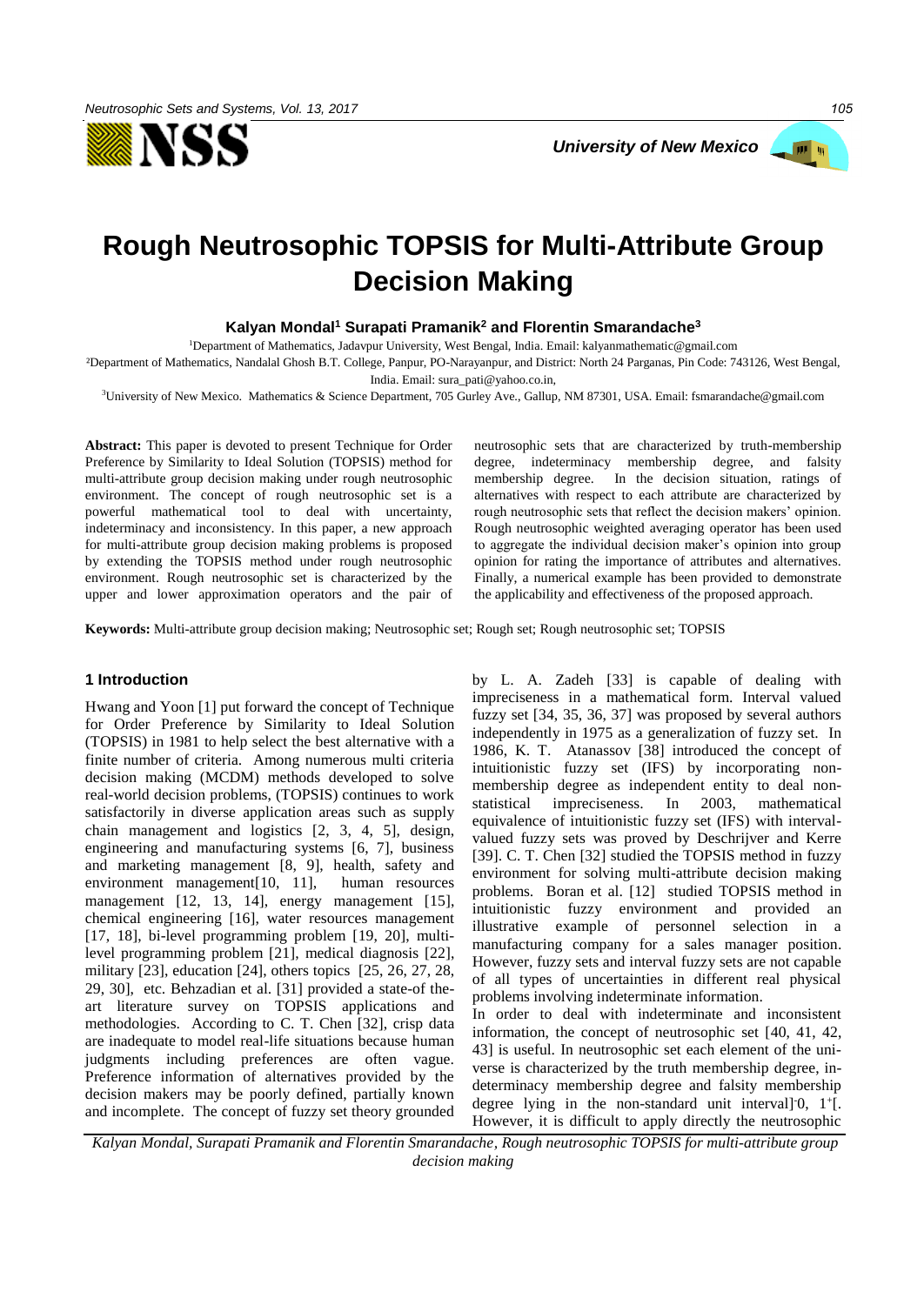set in real engineering and scientific applications. Wang et al. [44] introduced single-valued neutrosophic set (SVNS) to face real scientific and engineering fields involving imprecise, incomplete, and inconsistent information. However, the idea was envisioned some years earlier by Smarandache [43] SVNS, a subclass of NS, can also represent each element of universe with the truth membership values, indeterminacy membership values and falsity membership values lying in the real unit interval [0, 1]. SVNS has caught much attention to the researchers on various topics such as, medical diagnosis [45], similarity measure [46, 47, 48, 49, 50], decision making [51, 52, 53, 54, 55, 56, 57, 58, 59, 60, 61, 62, 63, 64, 65, 66, 67, 68, 69, 70], educational problems [71, 72], conflict resolution [73], social problem [74, 75], optimization [76, 77, 78, 79, 80, 81], etc.

Pawlak [82] proposed the notion of rough set theory for the study of intelligent systems characterized by inexact, uncertain or insufficient information. It is a useful mathematical tool for dealing with uncertainty or incomplete information. Broumi et al. [83, 84] proposed new hybrid intelligent structure called rough neutrosophic set by combining the concepts of single valued neutrosophic set and rough set. The theory of rough neutrosophic set [83, 84] is also a powerful mathematical tool to deal with incompleteness. Rough neutrosophic set can be applied in addressing problems with uncertain, imprecise, incomplete and inconsistent information existing in real scientific and engineering applications. In rough neutrosophic environment, Mondal and Pramanik [85] proposed rough neutrosophic multi-attribute decisionmaking based on grey relational analysis. Mondal and Pramanik [86] also proposed rough neutrosophic multiattribute decision-making based on rough accuracy score function. Pramanik and Mondal [87] proposed cotangent similarity measure of rough neutrosophic sets and its application to medical diagnosis. Pramanik and Mondal [88] also proposed cosine similarity measure of rough neutrosophic sets and its application in medical diagnosis. Pramanik and Mondal [88] also proposed some similarity measures namely, Dice and Jaccard similarity measures in rough neutrosophic environment and applied them for multi attribute decision making problem. Pramanik and Mondal [90] studied decision making in rough interval neutrosophic environment in 2015. Mondal and Pramanik [91] studied cosine, Dice and Jaccard similarity measures for interval rough neutrosophic sets and presented their applications in decision making problem. So decision making in rough neutrosophic environment appears to be a developing area of study. Mondal et al. [92] proposed rough trigonommetric Hamming similarity measures such as cosine, sine and cotangent rough similarity meaures and proved their basic properties. In the same study Mondal et al. [92] also provided a numerical example of selection of a smart phone for rough use based on the proposed methods.

The objective of the study is to extend the concept of TOPSIS method for multi-attribute group decision making (MAGDM) problems under single valued neutrosophic rough neutrosophic environment. All information provided by different domain experts in MAGDM problems about alternative and attribute values take the form of rough neutrosophic set. In a group decision making process, rough neutrosophic weighted averaging operator is used to aggregate all the decision makers' opinions into a single opinion to select best alternative.

The remaining part of the paper is organized as follows: section 2 presents some preliminaries relating to neutrosophic set, section 3 presents the concept of rough neutrosophic set. In section 4, basics of TOPSIS method are discussed. Section 5 is devoted to present TOPSIS method for MAGDM under rough neutrosophic environment. In section 6, a numerical example is provided to show the effectiveness of the proposed approach. Finally, section 7 presents the concluding remarks and scope of future research.

**2 Neutrosophic sets and single valued neutrosophic set**  [43, 44]

# **2.1 Definition of Neutrosophic sets** [40, 41, 42, 43]

#### **Definition** 2.1.1. [43]:

Assume that V be a space of points and v be a generic element in V. Then a neutrosophic set G in V is characterized by a truth membership function  $T<sub>G</sub>$ , an indeterminacy membership function IG and a falsity membership function  $F_G$ . The functions  $T_G$ ,  $I_G$  and  $F_G$  are real standard or non-standard subsets of  $]$   $^-$ 0, 1<sup>+</sup> [ i.e.  $T_G: V \to ]^-0, 1^+ [$ , I<sub>G</sub>:  $V \to ]^-0, 1^+ [$ , F<sub>G</sub>:  $V \to ]^-0, 1^+ [$ ,

and  $^-0 \leq T_G(v) + I_G(v) + F_G(v) \leq 3^+$ .

#### **2.1.2**.[43]:

The complement of a neutrosophic set G is denoted by  $G^c$ and is defined by

$$
T_{G}c(v) = \{i^{+}\} - T_{G}(v) ;
$$
  
\n
$$
F_{G}c(v) = \{i^{+}\} - I_{G}(v)
$$
  
\n
$$
T_{G}c(v) = \{i^{+}\} - I_{G}(v)
$$

**Definition 2.1.3.** [43]:

A neutrosophic set G is contained in another neutrosophic set H,  $G \subseteq H$  iff the following conditions holds.

 $\inf T_G(v) \leq \inf T_H(v) \sup T_G(v) \leq \sup T_H(v)$ 

$$
\inf I_G(v) \geq \inf I_H(v)\,,\ \ \sup I_G(v) \geq \sup I_H(v)
$$

$$
\inf F_G(v) \ge \inf F_H(v), \sup F_G(v) \ge \sup F_H(v)
$$

for all v in V.

#### **Definition 2.1.4.** [44]:

Assume that V be a universal space of points, and v be a generic element of V. A single-valued neutrosophic set P is characterized by a truth membership function  $T_P(v)$ , a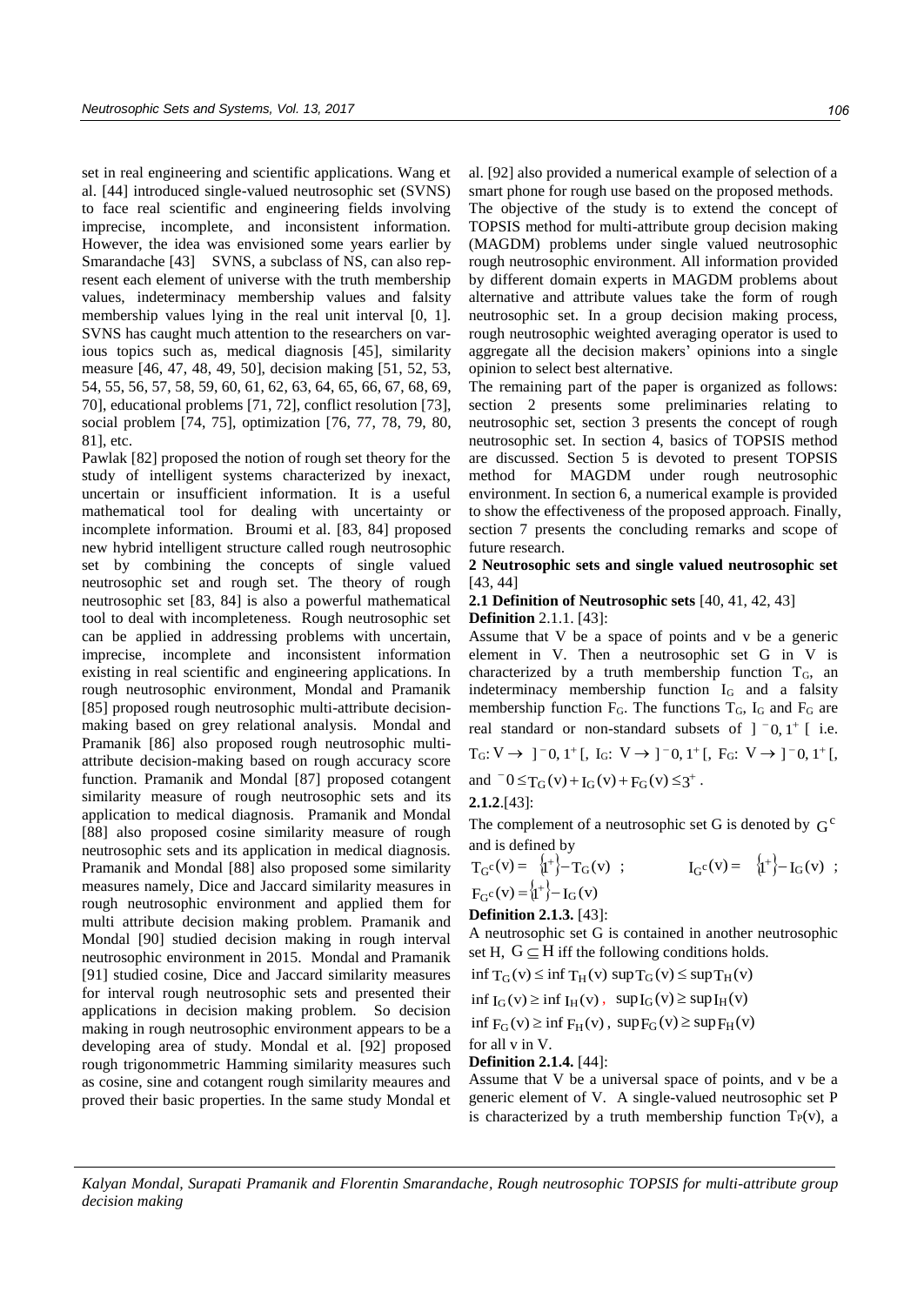falsity membership function  $I_P(v)$ , and an indeterminacy membership function  $F_P(v)$ . Here,  $T_P(v)$ ,  $I_P(v)$ ,  $F_P(v) \in [0,$ 1]. When V is continuous, a SVNS P can be written as  $P = \int_{V} \langle \langle T_P(v), F_P(v), I_P(v) \rangle / v, v \in V.$ 

When V is discrete, a SVNS P can be written as

$$
P = \sum \langle T_P(v), F_P(v), I_P(v) \rangle / v, \ \forall \ v \in V
$$

It is obvious that for a SVNS P,

$$
0 \leq \sup T_P(v) + \sup F_P(v) + \sup I_P(v) \leq 3, \ \forall \ v \in V
$$

#### **Definition 2.1.5**. [44]:

The complement of a SVNS set P is denoted by  $P^C$  and is defined as follows:

$$
T_P^C(v) = F_P(v)
$$
;  $I_P^C(v) = 1 - I_P(v)$ ;  $F_P^C(v) = T_P(v)$   
**Definition 2.1.6**. [44]:

A SVNS  $P_G$  is contained in another SVNS  $P_H$ , denoted as  $P_G \subseteq P_H$  if the following conditions hold.

$$
\begin{array}{l} T_{P_G}(v) \!\leq\! T_{P_H}(v) \ ; \ I_{P_G}(v) \!\geq\! I_{P_H}(v) \ ; \ F_{P_G}(v) \!\geq\! F_{P_H}(v) \ , \\ \forall \ v \in \!V \ . \end{array}
$$

**Definition 2.1.7**. [44]:

Two SVNSs  $P_G$  and  $P_H$  are equal, i.e.,  $P_G = P_H$ , iff  $P_G \subseteq P_H$  and  $P_G \supseteq P_H$ 

**Definition 2.1.8**. [44]:

The union of two SVNSs  $P_G$  and  $P_H$  is a SVNS  $P_Q$ , written as  $P_Q = P_G \cup P_H$ .

Its truth, indeterminacy and falsity membership functions are as follows:

 $T_{PQ}(v) = \max(T_{P_G}(v), T_{P_H}(v))$ ;

 $I_{PQ}(v) = min(I_{P_G}(v), I_{P_H}(v));$ 

$$
F_{PQ}(v)=min(F_{P_G}(v),F_{P_H}(v))\,,\ \forall\ v\in V\;.
$$

### **Definition 2.1.9.** [44]:

The intersection of two SVNSs  $P_G$  and  $P_H$  is a SVNS  $P_C$ written as  $P_C = P_G \cap P_H$ . Its truth, indeterminacy and falsity membership functions are as follows:

$$
T_{PC}(v) = min(T_{P_G}(v), T_{P_H}(v));
$$
  
\n
$$
I_{PC}(v) = max(I_{P_G}(v), I_{P_H}(v));
$$

$$
F_{PC}(v) = \max(F_{P_G}(v), F_{P_H}(v)), \ \forall \ v \in V.
$$

## **Definition 2.1.10**. [44]:

Wang et al. [44] defined the following operation for two SVNS  $P_G$  and  $P_H$  as follows:

$$
P_G \otimes P_H = \begin{Bmatrix} T_{P_G}(v). T_{P_H}(v), I_{P_G}(v) + I_{P_H}(v) - I_{P_G}(v). I_{P_H}(v), \\ F_{P_G}(v) + F_{P_H}(v) - F_{P_G}(v). F_{P_H}(v) \end{Bmatrix},
$$
  

$$
\forall v \in V.
$$

# **Definition 2.1.11**. [93]

Assume that  $\left\{ \psi_1 / (T_{P,C}(v_1), I_{P,C}(v_1), F_{P,C}(v_1)) \right\},$  $\left[ \psi_n / (T_{P_G}(v_n), I_{P_G}(v_n), F_{P_G}(v_n)) \right]$  $\left\{ \right.$  $\mathbf{I}$  $\mathfrak{l}$  $\left\{\right\}$  $=\begin{cases}\n\left( v_1 / (T_{P_G}(v_1), I_{P_G}(v_1), F_{P_G}(v_1)) \right) \\
\left( v_n / (T_{P_G}(v_n), I_{P_G}(v_n), F_{P_G}(v_n)) \right)\n\end{cases}$  $\frac{1}{T}$   $\left( \frac{r_1}{r_G}(v_1), I_{P_G}(v_1), F_{P_G}(v_1) \right), \cdots,$  $P_n / (I'P_G(V_n), I'P_G(V_n), F'P_G(V_n))$  $G = \begin{cases} v_1/(P_{G} (v_1), P_{G} (v_1), P_{G} (v_1)) \\ v_n/(P_{G} (v_n), P_{G} (v_n), F_{G} (v_n)) \end{cases}$  $P_G = \left\{ \begin{pmatrix} v_1 / (T_{P_G}(v_1), I_{P_G}(v_1), F_{P_G}(v_1)) & \cdots \\ (I_{P_G}(v_1), I_{P_G}(v_1)) & \cdots \end{pmatrix} \right\}$  $\left\{ \sqrt{r_{PU}(v_1)}, I_{PU}(v_1), F_{PU}(v_1) \right\},$  $\left[ \psi_n / (T_{P_H}(v_n), I_{P_H}(v_n), F_{P_H}(v_n)) \right]$  $\left\{ \right.$ ľ  $=\begin{cases}\n\left( v_1 / (T_{P_H}(v_1), I_{P_H}(v_1), F_{P_H}(v_1)) \right) \\
\left( v_n / (T_{P_H}(v_n), I_{P_H}(v_n), F_{P_H}(v_n)) \right)\n\end{cases}$  $\mathbb{P}_1/[T_{P_H}(v_1), I_{P_H}(v_1), F_{P_H}(v_1)], \cdots,$  $n / (P_H (V_n), P_H (V_n), P_P (V_n))$  $H = \begin{cases} v_1/(T_{P_H}(v_1), I_{P_H}(v_1), F_{P_H}(v_1)) \\ v_n/(T_{P_H}(v_n), I_{P_H}(v_n), F_{P_H}(v_1)) \end{cases}$  $P_H = \left\{ \begin{pmatrix} v_1 / (T P_H(v_1), I_{P_H(v_1)}, F_{P_H(v_1)}) \end{pmatrix}, \cdots \right\}$ be two SVNSs in  $v = \{v_1, v_2, v_3, ..., v_n\}$  Then the Hamming distance [93] between two SVNSs  $P_G$ 

and 
$$
P_H
$$
 is defined as follows:  
\n
$$
d_P(P_G, P_H) = \sum_{i=1}^{n} \left\langle \left| T_{P_G}(v) - T_{P_H}(v) \right| + \left| I_{P_G}(v) - I_{P_H}(v) \right| \right\rangle
$$
\n
$$
(1)
$$

and normalized Hamming distance [93] between two  $SVNSs$   $P_G$  and  $P_H$  is defined as follow

$$
N_{d_P}(P_G, P_H) = \frac{1}{3n} \sum_{i=1}^n \left\langle \left| T_{P_G}(v) - T_{P_H}(v) \right| + \left| I_{P_G}(v) - I_{P_H}(v) \right| \right\rangle \tag{2}
$$

with the following two properties  
\ni. 
$$
0 \leq_{\rm dp} (P_{\rm G}, P_{\rm H}) \leq 3
$$
  
\nii.  $0 \leq \rm N_{\rm dp} (P_{\rm G}, P_{\rm H}) \leq 1$ 

Distance between two SVNSs:

Majumder and Samanta [93] studied similarity and entropy measure by incorporating Euclidean distances of SVNSs. **Definition 2.1.12**. [93]: (Euclidean distance)

Let 
$$
P_G = \begin{cases} (v_1 | \langle T_{P_G}(v_1), I_{P_G}(v_1), F_{P_G}(v_1) \rangle) \cdots, \\ (v_n | \langle T_{P_G}(v_n), I_{P_G}(v_n), F_{P_G}(v_n) \rangle) \end{cases}
$$
 and  
\n $P_H = \begin{cases} (v_1 | \langle T_{P_H}(v_1), I_{P_H}(v_1), F_{P_H}(v_1) \rangle) \cdots, \\ (v_n | \langle T_{P_H}(v_n), I_{P_H}(v_n), F_{P_H}(v_n) \rangle) \end{cases}$  be two

SVNSs for  $v_i \in V$ , where  $i = 1, 2, \ldots$ , n. Then the Euclidean distance between two SVNSs  $P_G$  and  $P_H$  can be defined as follows:  $\sqrt{D}$ 

$$
\begin{aligned}\n\text{D}_{\text{euclid}}(P_{\text{G}}, P_{\text{H}}) &= \\
\left\langle \sum_{i=1}^{n} \left( \left( r_{P_G}(v_i) - r_{P_H}(v_i) \right)^2 + \left( r_{P_G}(v_i) - r_{P_H}(v_i) \right)^2 \right) \right\rangle_{0.5} \\
&\quad \left\langle \sum_{i=1}^{n} \left( \left( r_{P_G}(v_i) - r_{P_H}(v_i) \right)^2 \right)^2 \right\rangle_{0.5}\n\end{aligned} \tag{3}
$$

and the normalized Euclidean distance [93] between two SVNSs  $P_G$  and  $P_H$  can be defined as follows:  $\sim N$ 

$$
D_{\text{euclid}}^N(\mathbf{P}_G, \mathbf{P}_H) =
$$
  

$$
\frac{1}{3n} \left\langle \sum_{i=1}^n \left( \left( \mathbf{r}_{P_G}(v_i) - \mathbf{r}_{P_H}(v_i) \right)^2 + \left( \mathbf{r}_{P_G}(v_i) - \mathbf{r}_{P_H}(v_i) \right)^2 \right) \right\rangle_{0.5}
$$
  

$$
\left\langle \sum_{i=1}^n \left( \left( \mathbf{r}_{P_G}(v_i) - \mathbf{r}_{P_H}(v_i) \right)^2 + \left( \mathbf{r}_{P_G}(v_i) - \mathbf{r}_{P_H}(v_i) \right)^2 \right) \right\rangle_{0.5}
$$
 (4)

**Definition 2.1.13**. (Deneutrosophication of SVNS) [53]: Deneutrosophication of SVNS P<sub>G</sub> can be defined as a process of mapping P<sub>G</sub> into a single crisp output  $\theta^* \in V$ i.e.  $f : P_G \to \theta^*$  for  $v \in V$ . If  $P_G$  is discrete set then the vector  $P_G = \{ v \mid (T_{P_G}(v), I_{P_G}(v), F_{P_G}(v)) \mid v \in V \}$  is

reduced to a single scalar quantity  $\theta^* \in V$  by deneutrosophication. The obtained scalar quantity

 $\hat{\theta}^* \in V$  best represents the aggregate distribution of three membership degrees of neutrosophic

element 
$$
\langle T_{P_G}(v), I_{P_G}(v), F_{P_G}(v) \rangle
$$

 $\overline{D}$ 

**3 Rough neutrosophic set** [83, 84]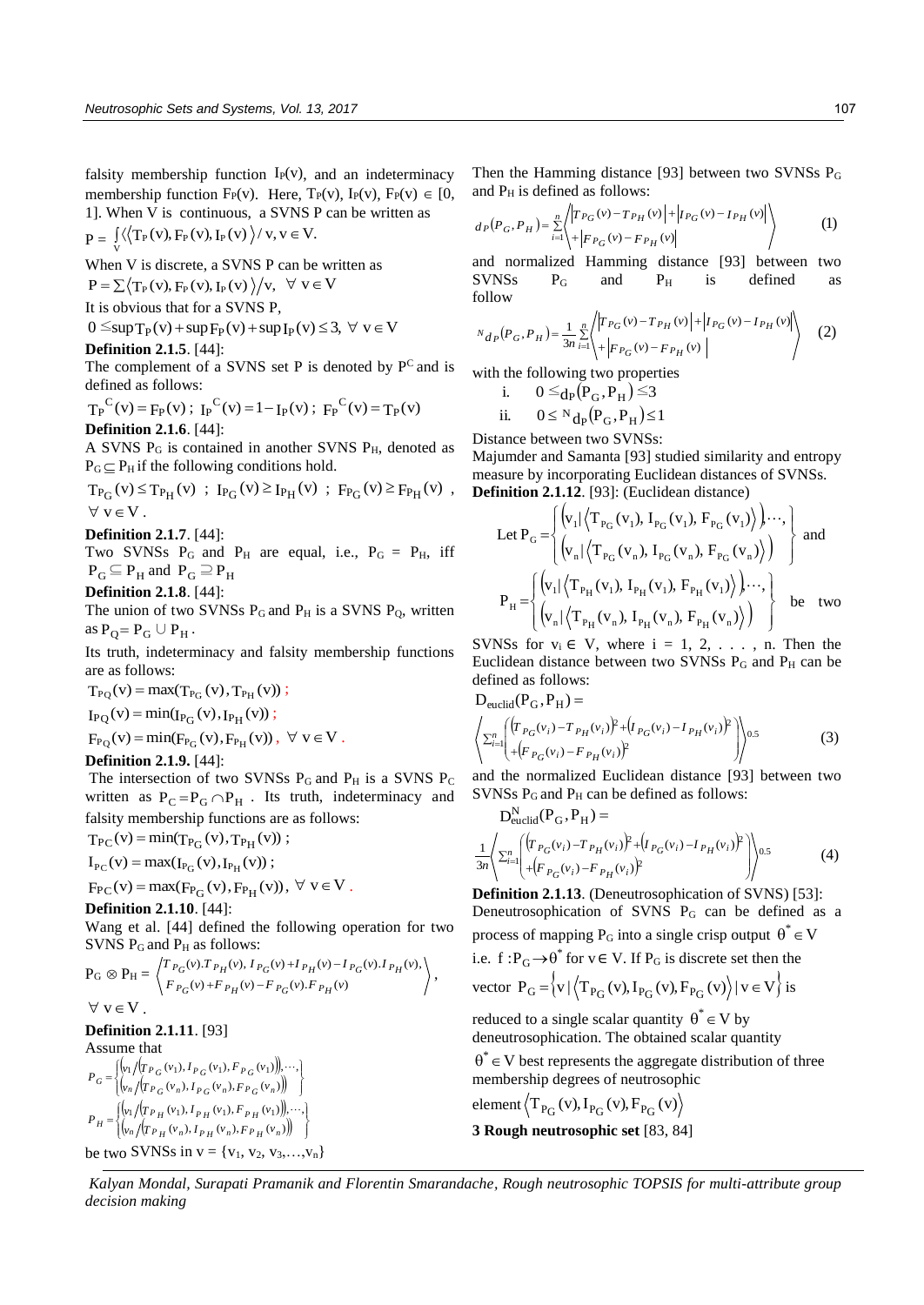Rough set theory [82] has been developed based on two basic components. The components are crisp set and equivalence relation. The rough set logic is based on the approximation of sets by a couple of sets. These two are known as the lower approximation and the upper approximation of a set. Here, the lower and upper approximation operators are based on equivalence relation. Rough neutrosophic sets [83, 84] are the generalization of rough fuzzy sets [94, 95, 96] and rough intuitionistic fuzzy sets [97].

#### **Definition 3.1**. **Rough neutrosophic set [83,84]**

Assume that S be a non-null set and  $\rho$  be an equivalence relation on S. Assume that E be neutrosophic set in S with the membership function  $T_E$ , indeterminacy function  $I_E$  and non-membership function FE. The lower and the upper approximations of  $E$  in the approximation  $(S, \rho)$  denoted by  $L(E)$  and  $\overline{U}(E)$  are respectively defined as follows: approximations of E in the approximation  $(S, \rho)$  denoted<br>by  $\underline{L}(E)$  and  $\overline{U}(E)$  are respectively defined as follows:<br> $\underline{L}(E) = \langle \langle v, T_{\underline{L}(E)}(v), I_{\underline{L}(E)}(v), F_{\underline{L}(E)}(v) \rangle / s \in [v]_p, v \in S \rangle (5)$ 

$$
\underline{L}(E) = \Big\langle < v, T_{\underline{L}(E)}(v), I_{\underline{L}(E)}(v), F_{\underline{L}(E)}(v) > / s \in [v]_p, v \in S \Big\rangle (5)
$$
\n
$$
\overline{U}(E) = \Big\langle < v, T_{\overline{U}(E)}(v), I_{\overline{U}(E)}(v), F_{\overline{U}(E)}(v) > / s \in [v]_p, v \in S \Big\rangle (6)
$$
\nHere,  $T_{\underline{L}(E)}(v) = \wedge_s \in [v]_p T_E(s), I_{\underline{L}(E)}(v) = \wedge_s \in [v]_p I_E(s),$ \n
$$
F_{\underline{L}(E)}(v) = \wedge_s \in [v]_p F_E(s), T_{\overline{U}(E)}(v) = \vee_s \in [v]_p T_E(s),
$$
\n
$$
I_{\overline{U}(E)}(v) = \vee_s \in [v]_p T_E(s), F_{\overline{U}(E)}(v) = \vee_s \in [v]_p I_E(s).
$$
\nSo,  $0 \le T_{\underline{L}(E)}(v) + I_{\underline{L}(E)}(v) + F_{\underline{L}(E)}(v) \le 3$ \n
$$
0 \le T_{\overline{U}(E)}(v) + I_{\overline{U}(E)}(v) + F_{\overline{U}(E)}(v) \le 3
$$

The symbols  $\vee$  and  $\wedge$  indicate "max" and "min" operators respectively.  $T_E(s)$ ,  $I_E(s)$  and  $F_E(s)$  represent the membership , indeterminacy and non-membership of S with respect to E.  $L(E)$  and  $\overline{U}(E)$  are two neutrosophic sets in S.

Thus the mapping  $\underline{L}$ ,  $\overline{U}$  : N(S)  $\rightarrow$  N(S) are, respectively, referred to as the lower and upper rough neutrosophic approximation operators, and the pair  $(L(E), U(E))$  is called the rough neutrosophic set in  $(S, \rho)$ .

 $L(E)$  and  $\overline{U}(E)$  have constant membership on the equivalence classes of  $\rho$  if  $L(E) = U(E)$ i.e.  $T_{\underline{L}(E)}(v) = T_{\overline{U}(E)}(v)$ ,  $I_{\underline{L}(E)}(v) = I_{\overline{U}(E)}(v)$ ,  $F_{\underline{L}(E)}(v) = F_{\overline{U}(E)}(v)$ for

# any v belongs to S.

E is said to be definable neutrosophic set in the approximation  $(S, \rho)$ . It is obvious that zero neutrosophic set  $(0_N)$  and unit neutrosophic sets  $(1_N)$  are definable neutrosophic sets.

# **Definition 3.2 [83, 84].**

If  $N(E) = (L(E), U(E))$  be a rough neutrosophic set in  $(S, \rho)$ , the complement of  $N(E)$  is the rough neutrosophic set and is denoted as  $\sim N(E) = (L(E)^C, \overline{U}(E)^C)$ , where  $L(E)^C$ , $\overline{U}(E)^C$  are the complements of neutrosophic sets of

$$
\underline{L}(E), U(E) \text{ respectively.}
$$
\n
$$
\underline{L}(E)^{c} = \left\langle \langle v, T_{\underline{L}(E)}(v), 1 - I_{\underline{L}(E)}(v), F_{\underline{L}(E)}(v) \rangle / v \in S \right\rangle \quad \text{and}
$$
\n
$$
\overline{U}(E)^{c} = \left\langle \langle v, T_{\overline{U}(E)}(v), 1 - I_{\overline{U}(E)}(v), F_{\overline{U}(E)}(v) \rangle / v \in S \right\rangle
$$

#### **Definition 3. 3 [83, 84]**

If  $N(E_1)$  and  $N(E_2)$  be two rough neutrosophic sets in S, then the following definitions hold:

$$
N(E_1) = N(E_2) \Leftrightarrow \underline{L}(E_1) = \underline{L}(E_2) \wedge \overline{U}(E_1) = \overline{U}(E_2)
$$
  
\n
$$
N(E_1) \subseteq N(E_2) \Leftrightarrow \underline{L}(E_1) \subseteq \underline{L}(E_2) \wedge \overline{U}(E_1) \subseteq \overline{U}(E_2)
$$
  
\n
$$
N(E_1) \cup N(E_2) = \langle \underline{L}(E_1) \cup \underline{L}(E_2), \overline{U}(E_1) \cup \overline{U}(E_2) \rangle
$$
  
\n
$$
N(E_1) \cap N(E_2) = \langle \underline{L}(E_1) \cap \underline{L}(E_2), \overline{U}(E_1) \cap \overline{U}(E_2) \rangle
$$
  
\n
$$
N(E_1) + N(E_2) = \langle \underline{L}(E_1) + \underline{L}(E_2), \overline{U}(E_1) + \overline{U}(E_2) \rangle
$$
  
\n
$$
N(E_1) \cdot N(E_2) = \langle \underline{L}(E_1) \cdot \underline{L}(E_2), \overline{U}(E_1) \cdot \overline{U}(E_2) \rangle
$$

If  $\alpha$ ,  $\beta$ ,  $\gamma$  be rough neutrosophic sets in  $(S, \rho)$ , then the following properties are satisfied.

# **Properties I:**

1.  $\sim (\sim \alpha) = \alpha$ 

2. 
$$
\alpha \cup \beta = \beta \cup \alpha
$$
,  $\beta \cup \alpha = \alpha \cup \beta$ 

- 3.  $(\gamma \cup \beta) \cup \alpha = \gamma \cup (\beta \cup \alpha),$
- $(\gamma \cap \beta) \cap \alpha = \gamma \cap (\beta \cap \alpha)$  $(\gamma \cap \beta) \cup \alpha = (\gamma \cap \beta) \cup (\gamma \cap \alpha)$ 4.  $(\gamma \cup \beta) \cap \alpha = (\gamma \cup \beta) \cap (\gamma \cup \alpha),$

**Proof.** For proofs of the properies, see [83,84].

# **Properties II**:

De Morgan's Laws are satisfied for rough neutrosophic sets

 $(1. \sim (N(E_1) \cup N(E_2)) = (\sim N(E_1)) \cap (\sim N(E_2))$ 

2.  $\sim (N(E_1) \cap N(E_2)) = (\sim N(E_1)) \cup (\sim N(E_2))$ **Proof.** For proofs of the properies, see [83,84].

#### **Properties III:**

If  $E_1$  and  $E_2$  are two neutrosophic sets of universal collection (U) such that  $E_1 \subseteq E_2$ , then 1.  $N(E_1) \subseteq N(E_2)$ 

2.  $N(E_1 \cap E_2) \subseteq N(E_2) \cap N(E_2)$ 

 $\exists$ .  $N(E_1 \cup E_2) \supseteq N(E_2) \cup N(E_2)$ 

Proof. For proofs of the properies, see [83,84].

**Properties IV:**  
1. 
$$
\underline{L}(E) = \sim \overline{U}(\sim E)
$$
  
2.  $\overline{U}(E) = \sim \underline{L}(\sim E)$ 

3. 
$$
\underline{L}(E) \subseteq \overline{U}(E)
$$

**Proof.** For proofs of the properies, see [83,84].

#### **4 TOPSIS**

The TOPSIS is used to determine the best alternative from the compromise solutions. The best compromise solution should have the shortest Euclidean distance from the positive ideal solution (PIS) and the farthest Euclidean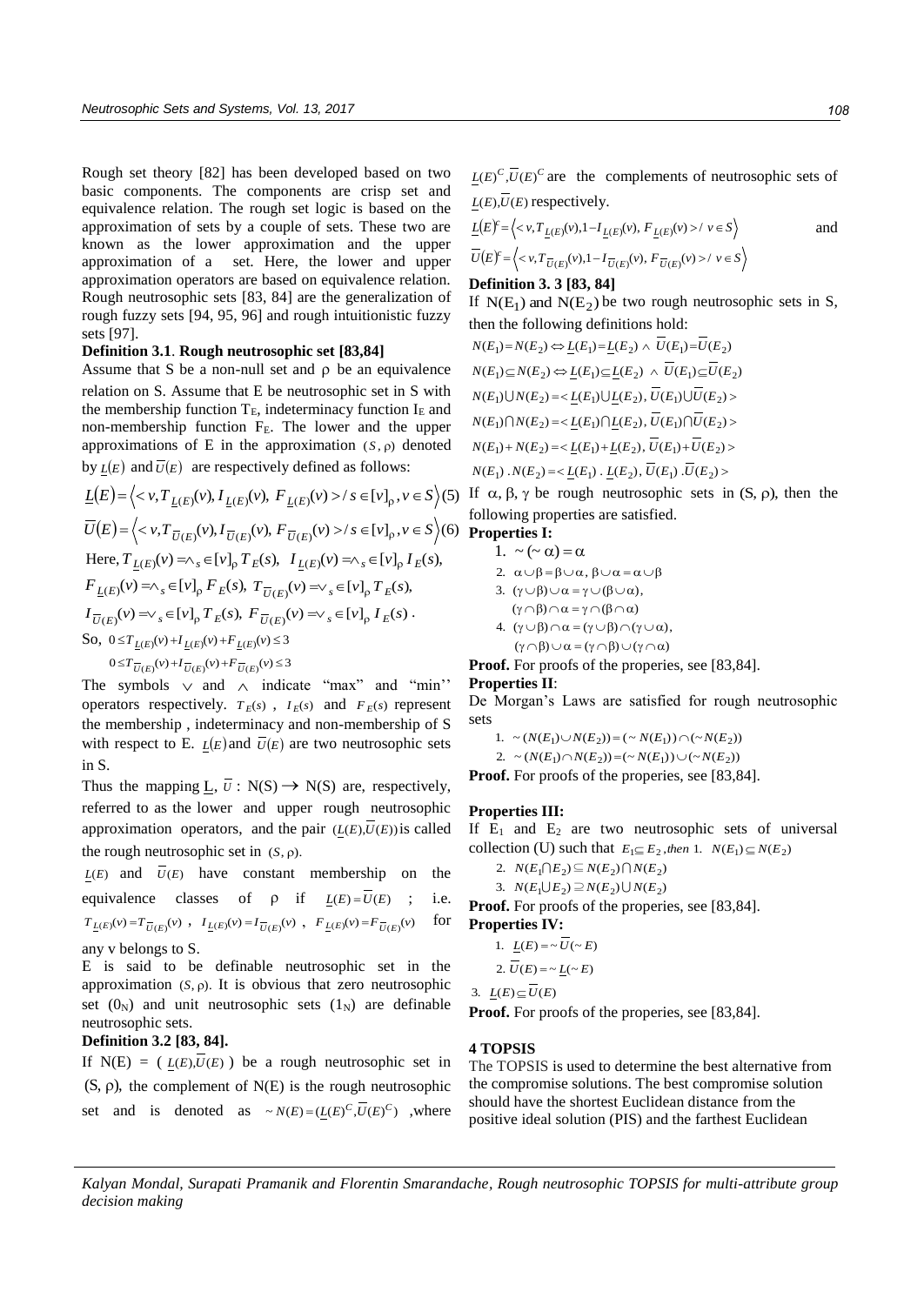distance from the negative ideal solution (NIS). The TOPSIS method can be described as follows. Assume that  $K = \{K_1, K_2, \ldots, K_m\}$  be the set of alternatives,  $L = \{L_1, L_2, \ldots, L_m\}$ …, Ln} be the set of criteria and

 $p_{ij}$ ,  $i = 1, 2, ..., m$ ;  $j = 1, 2, ..., n$  is the rating of the

alternative  $K_i$  with respect to the criterion  $L_j$ ,  $w_j$  is the weight of the j-th criterion  $_{Li}$ .

The procedure of TOPSIS method is presented using the following steps:

## **Step 1. Normalization the decision matrix**

Calculation of the normalized value  $[9]^N_{ij}$  is as follows:

For benefit criterion,  $\vartheta_{ij} = (\vartheta_{ij} - \vartheta_{j}^{-})/(\vartheta_{j}^{+} - \vartheta_{j}^{-})$ 

where  $\vartheta_j^+$ =max ( $v_{ij}$ ) and  $\vartheta_j^-$ =min ( $v_{ij}$ )

or setting  $9^+$  is the desired level and  $9^-$  is the worst level.

For cost criterion,  $\vartheta_{ij} = (\vartheta_j^- - \vartheta_{ij})/(\vartheta_j^- - \vartheta_j^+)$ 

#### **Step 2. Weighted normalized decision matrix**

In the weighted normalized decision matrix, the upgraded ratings are calculated as follows:

 $\eta_{ij} = w_j \times \eta_{ij}$  for  $i = 1, 2, \ldots, m$  and  $j = 1, 2, \ldots, n$ . Here  $w_j$ 

is the weight of the j-th criterion such that  $w_j \ge 0$  for  $j = 1$ ,

2, ..., n and  $\sum_{j=1}^{n} w_j = 1$ 

## **Step 3. The positive and the negative ideal solutions**

The positive ideal solution (PIS) and the negative ideal solution (NIS) are calculated as follows:

$$
PIS = M^{+} = \left\langle \eta_{1}^{+}, \eta_{2}^{+}, \dots, \eta_{n}^{+} \right\rangle
$$
  
\n
$$
\left\langle \left( \max_{j} \eta_{ij} / j \in C_{1} \right) \middle( \min_{j} \eta_{ij} / j \in C_{2} \right) : j = 1, 2, \dots, n \right\rangle
$$
 and  
\n
$$
NIS = M^{-} = \left\langle \eta_{1}^{-}, \eta_{2}^{-}, \dots, \eta_{n}^{-} \right\rangle =
$$
  
\n
$$
\left\langle \left( \min_{j} \eta_{ij} / j \in C_{1} \right) \middle( \max_{j} \eta_{ij} / j \in C_{2} \right) : j = 1, 2, \dots, n \right\rangle
$$

where  $C_1$  and  $C_2$  are the benefit and cost type criteria respectively.

# **Step 4. Calculation of the separation measures for each alternative from the PIS and the NIS**

The separation values for the PIS and the separation values for the NIS can be determined by using the n-dimensional Euclidean distance as follows:

$$
\delta_i^+ = \left\langle \sum_{j=1}^n (\eta_{ij} - \eta_j^+)^2 \right\rangle^{0.5} \text{ for } i = 1, 2, ..., m.
$$
  

$$
\delta_i^- = \left\langle \sum_{j=1}^n (\eta_{ij} - \eta_j^-)^2 \right\rangle^{0.5} \text{ for } i = 1, 2, ..., m.
$$

# **Step 5. Calculation of the relative closeness coefficient to the PIS**

The relative closeness coefficient for the alternative  $K_i$ with respect to  $M^+$  is

$$
\chi_i = \ \frac{\delta_i^-}{(\delta_i^+ + \delta_i^-)} \ \text{for} \ i=1,2,\ldots m.
$$

Obviously,  $0 \le \chi_i \le 1$ . According to relative closeness coefficient to the ideal alternative, larger value of  $\chi_i$  indicates the better alternative  $K_i$ .

#### **Step 6. Ranking the alternatives**

,

Rank the alternatives according to the descending order of the relative-closeness coefficients to the PIS.

## **5 Topsis method for multi-attribute decision making under rough neutrosophic environment**

Assume that a multi-attribute decision-making problem be characterized by m alternatives and n attributes. Assume that  $K = (K_1, K_2, \dots, K_m)$  be the set of alternatives, and  $L =$  $(L_1, L_2, ..., L_n)$  be the set of attributes. The rating measured by the decision maker describes the performance of the alternative  $K_i$  against the attribute  $L_j$ . Assume that  $W = \{w_1,$  $w_2 \ldots, w_n$  be the weight vector assigned for the attributes  $L_1, L_2, ..., L_n$  by the decision makers. The values associated with the alternatives for multi-attribute decision-making problem (MADM) with respect to the attributes can be presented in rough neutrosophic decision matrix (see Table 1).

**Table1**: Rough neutrosophic decision matrix

 ,*ddD ijij nm* )7( , , ... , . ... . . .. . .. . . . ... . . .. . .. . . , , ... , , , ... , 11 22 <sup>2</sup> 2 12 1 2 22 2 <sup>22</sup> <sup>1</sup> 1 11 1 1 21 2 <sup>11</sup> 1 2 *mmm mm mnmn nn nn n ddddK dd ddddK dd ddddK dd L L L*

Here  $\langle \underline{d}_{ij}, \overline{d}_{ij} \rangle$  is the rough neutrosophic number according to the i-th alternative and the j-th attribute.

In decision-making situation, there exist many attributes of alternatives. Some of them are important and others may be less important. So it is important to select proper weights of attributes for decision-making situation. **Definition 5.1**. Accumulated geometric operator (AGO) [85]

Assume a rough neutrosophic number in the form:  $\langle \underline{L}_{ij}(\underline{T}_{ij},\underline{I}_{ij},\underline{F}_{ij}),U_{ij}(\underline{T}_{ij},I_{ij},F_{ij})\rangle$ . We transform the rough neutrosophic number into SVNNs using the accumulated geometric operator (AGO). The operator is expressed as follows.

$$
N_{ij}\langle T_{ij}, I_{ij}, F_{ij} \rangle = \langle L_{ij}, \overline{U}_{ij} \rangle^{0.5} =
$$
  
\n
$$
N_{ij}\langle (\underline{T}_{ij}\overline{T}_{ij})^{0.5}, (\underline{I}_{ij}\overline{I}_{ij})^{0.5}, (\underline{F}_{ij}\overline{F}_{ij})^{0.5} \rangle
$$
 (8)

Using AGO operator [85], the rating of each alternative with respect to each attribute is transformed into SVNN for MADM problem. The rough neutrosophic values (transformed as SVNN) associated with the alternatives for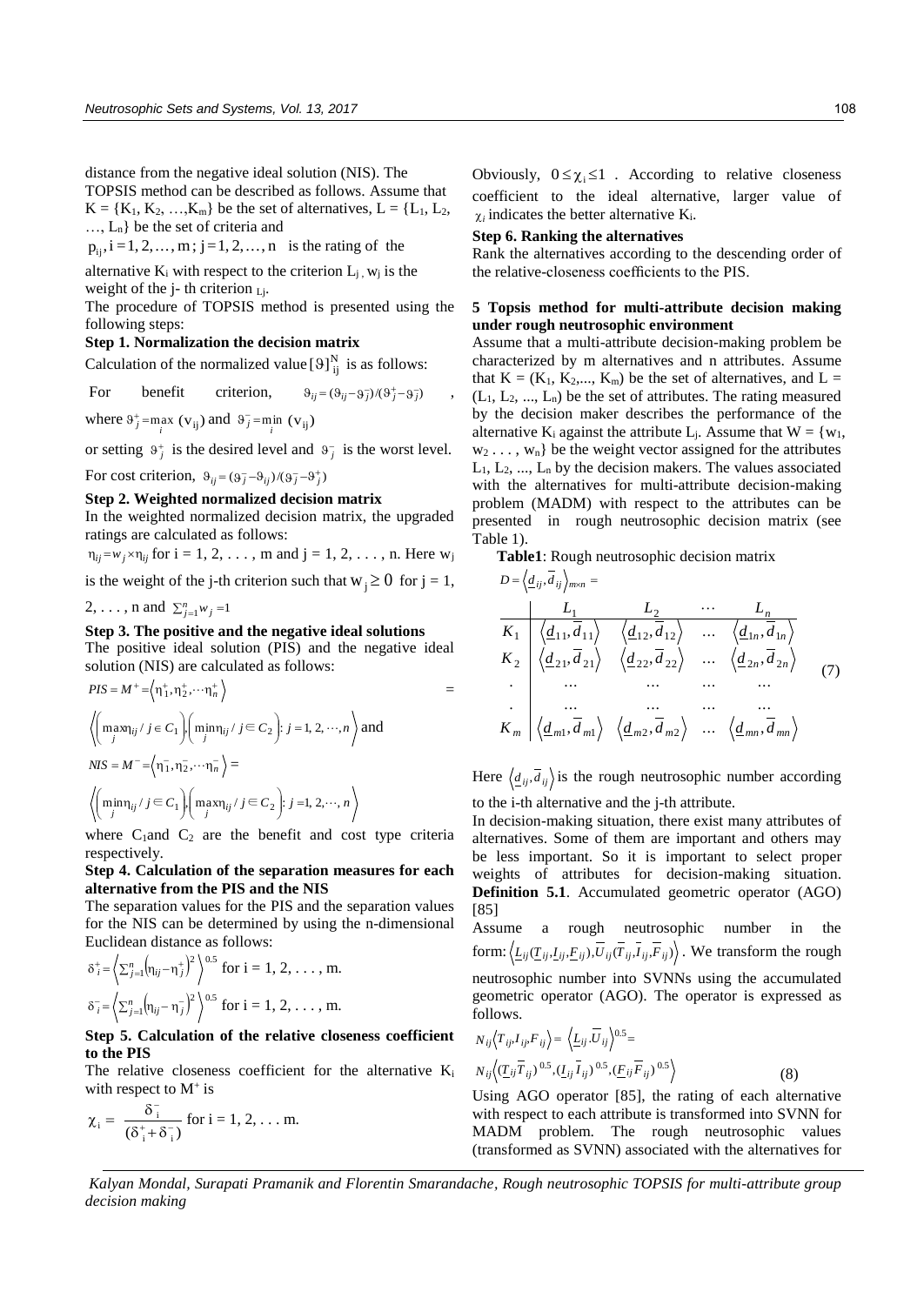MADM problems can be represented in decision matrix ( see Table 2).

**Table 2**. Tranformed rough neutrosiphic decision matrix  $\mathrm{D}{=}\big\langle \mathrm{d}\big\rangle_{\mathrm{m}\times\mathrm{n}}{=}\big\langle \mathrm{T}_{\mathrm{ij}},\mathrm{I}_{\mathrm{ij}},\mathrm{F}_{\mathrm{ij}}\big\rangle_{\mathrm{m}\times\mathrm{n}}{=}$ 

$$
\begin{array}{c|ccccccccc}\n & L_1 & L_2 & \cdots & L_n \\
\hline\nK_1 & \langle T_{11}, I_{11}, F_{11} \rangle & \langle T_{12}, I_{12}, F_{12} \rangle & \cdots & \langle T_{1n}, I_{1n}, F_{1n} \rangle \\
K_2 & \langle T_{21}, I_{21}, F_{21} \rangle & \langle T_{22}, I_{22}, F_{22} \rangle & \cdots & \langle T_{2n}, I_{2n}, F_{2n} \rangle \\
\vdots & \vdots & \ddots & \vdots & \vdots \\
\hline\nK_m & \langle T_{m1}, I_{m1}, F_{m1} \rangle & \langle T_{m2}, I_{m2}, F_{m2} \rangle & \cdots & \langle T_{mn}, I_{mn}, F_{mn} \rangle\n\end{array} \tag{9}
$$

In the matrix  $\langle d \rangle_{m \times n} = \langle T_{ij}, I_{ij}, F_{ij} \rangle_{m \times n}$ ,  $T_{ij}$ ,  $I_{ij}$  and  $F_{ij}$  (i = 1, 2,...,

n and  $j = 1, 2,..., m$ ) denote the degree of truth membership value, indeterminacy membership value and falsity membership value of alternative  $K_i$  with respect to attribute Lj.

The ratings of each alternative with respect to the attributes can be explained by the neutrosophic cube [98] proposed by Dezert. The vertices of neutrosophic cube are (0, 0, 0),  $(1, 0, 0), (1, 0, 1), (0, 0, 1), (0, 1, 0), (1, 1, 0), (1, 1, 1)$  and (0, 1, 1). The acceptance ratings [53, 99] in neutrosophic cube are classified in three types namely,

I. Highly acceptable neutrosophic ratings,

II. Manageable neutrosophic rating

III. Unacceptable neutrosophic ratings.

Definition 5.2. (Highly acceptable neutrosophic ratings) [99]

In decision making process, the sub cube  $( \Theta )$  of a neutrosophic cube ( $\Omega$ ) (i.e.  $\Theta \subset \Omega$ ) reflects the field of highly acceptable neutrosophic ratings ( $\Psi$ ). Vertices of  $\Lambda$ are defined with the eight points  $(0.5, 0, 0), (1, 0, 0), (1, 0, 0)$ 0.5), (0.5, 0, 0.5), (0.5, 0, 0.5), (1, 0, 0.5), (1, 0.5, 0.5) and (0.5, 0.5, 0.5). U includes all the ratings of alternative considered with the above average truth membership degree, below average indeterminacy degree and below average falsity membership degree for multi-attribute decision making. So,  $\Psi$  has a great role in decision making process and can be defined as follows:

$$
\Psi = \left\langle (\underline{T}_{ij}\overline{T}_{ij})^{0.5}, (\underline{I}_{ij}\overline{I}_{ij})^{0.5}, (\underline{F}_{ij}\overline{F}_{ij})^{0.5} \right\rangle \text{ where } 0.5 <
$$

 $(\underline{T}_{ij}\overline{T}_{ij})^{0.5} < 1$ ,  $0 < (\underline{I}_{ij}\overline{I}_{ij})^{0.5} < 0.5$  and  $0 < (\underline{F}_{ij}\overline{F}_{ij})^{0.5} < 0.5$ , for  $i = 1, 2, \ldots$ , m and  $j = 1, 2, \ldots$ , n.

Definition 5.3. (Unacceptable neutrosophic ratings) [99]

The field  $\Sigma$  of unacceptable neutrosophic ratings  $\Lambda$  is defined by the ratings which are characterized by 0% membership degree, 100% indeterminacy degree and 100% falsity membership degree. Hence, the set of unacceptable ratings  $\Lambda$  can be considered as the set of all ratings whose truth membership value is zero.

$$
\Lambda = \left\langle (\underline{T}_{ij} \overline{T}_{ij})^{0.5}, (\underline{I}_{ij} \overline{I}_{ij})^{0.5}, (\underline{F}_{ij} \overline{F}_{ij})^{0.5} \right\rangle \text{ where } (\underline{T}_{ij} \overline{T}_{ij})^{0.5} = 0, 0
$$
  
<  $(\underline{I}_{ij} \overline{I}_{ij})^{0.5} \le 1$  and  $0 < (\underline{F}_{ij} \overline{F}_{ij})^{0.5} \le 1$ , for  $i = 1, 2, ..., m$ 

and  $j = 1, 2, ..., n$ .

In decision making situation, consideration of  $\Lambda$  should be avoided.

Definition 5.4. (Manageable neutrosophic ratings) [99]

 Excluding the field of high acceptable ratings and unacceptable ratings from a neutrosophic cube, tolerable neutrosophic rating field  $\Phi$  (= $\Omega \cap \neg \Theta \cap \neg \Sigma$ ) is determined. The tolerable neutrosophic rating  $( \Delta )$  considered membership degree is taken in decision making process.  $\Delta$  can be defined by the expression as follows:

$$
\Delta = \left\langle (\underline{T}_{ij}\overline{T}_{ij})^{0.5}, (\underline{I}_{ij}\overline{I}_{ij})^{0.5}, (\underline{F}_{ij}\overline{F}_{ij})^{0.5} \right\rangle \text{ where } 0 < (\underline{T}_{ij}\overline{T}_{ij})^{0.5} < 0.5, 0.5 < (\underline{I}_{ij}\overline{I}_{ij})^{0.5} < 1 \text{ and } 0.5 < (\underline{F}_{ij}\overline{F}_{ij})^{0.5} < 1.
$$
  
\nfor i = 1, 2, ..., m and j = 1, 2, ..., n.  
\nDefinition 5.5 [53].

Fuzzification of transformed rough neutrosophic set  $N = \langle T_N(v), I_N(v), F_N(v) \rangle$  for any  $v \in V$  can be defined as a process of mapping N into fuzzy set F  $= \{v/\mu_F(v)/v \in V\}$  i.e. f:  $N \to F$  for  $v \in V$ . The representative fuzzy membership degree  $\mu_F(v) \in [0,1]$  of the vector  $\{v/\langle T_N(v), I_N(v), F_N(v)\rangle, v \in V\}$  is defined from the concept of neutrosophic cube. It can be obtained by determining the root mean square of  $1-T_N(v)$ ,  $I_N(v)$ , and  $F_N(v)$  for all v  $\in$  V. Therefore the equivalent fuzzy membership degree is defined as follows: all  $v \in V$ . Therefore the equiv<br>p degree is defined as follows:<br> $\sqrt{(1-T_N(v))^2+(I_N(v))^2+(F_N(v))^2})/3^{0.5}$   $\forall v$ 

$$
\mu_F(v) = \begin{cases} 1 - \left( \left( \left( 1 - T_N(v) \right)^2 + \left( \frac{1}{N(v)} \right)^2 + \left( \frac{1}{N(v)} \right)^2 \right) \right)^{0.5} & \forall v \in \Psi \cup \Delta \\ 0 & \forall v \in \Lambda \end{cases} \tag{10}
$$

Now the steps of decision making using TOPSIS method under rough neutrosophic environment are stated as follows.

**Step 1. Determination of the weights of decision makers**  Assume that a group of k decision makers having their own decision weights involved in the decision making. The importance of the decision makers in a group may not be equal. Assume that the importance of each decision maker is considered with linguistic variables and expressed it by rough neutrosophic numbers.

Assume that  $\langle N_k(\underline{T}_k, \underline{I}_k, \underline{F}_k), \overline{N}_k(\overline{T}_k, \overline{I}_k, \overline{F}_k) \rangle$  be a rough neutrosophic number for the rating of k−th decision maker. Using AGO operator, we obtain  $E_k = \langle T_k, I_k, F_k \rangle$  as a single valued neutrosophic number for the rating of k−th decision maker. Then, according to equation (10) the weight of the

k-th decision maker can be written as:  
\n
$$
\xi_k = \frac{1 - \left( \left\{ (1 - T_k(v))^2 + (T_k(v))^2 \right\} / 3 \right)^{0.5}}{\sum_{k=1}^r \left( 1 - \left( (1 - T_k(v))^2 + (T_k(v))^2 \right) / 3 \right)^{0.5}} \tag{11}
$$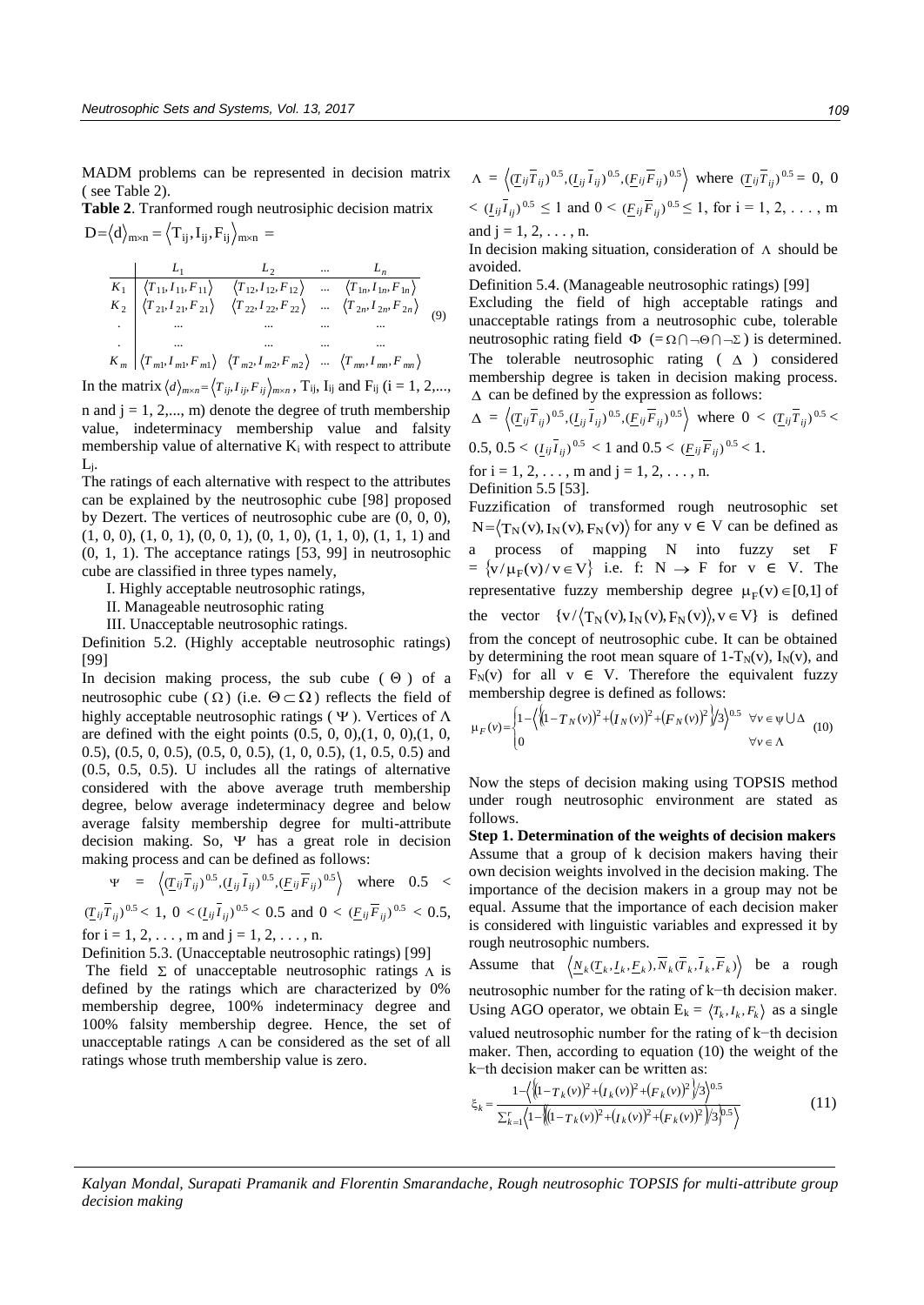# and  $\Sigma_{k=1}^{r} \xi_{k} = 1$

# **Step 2. Construction of the aggregated rough neutrosophic decision matrix based on the assessments of decision makers**

Assume that  $D^k = \left\langle \frac{d^{(k)}}{i j}, \overline{d^{(k)}} \right\rangle_{m \times n}$  be the rough neutrosophic decision matrix of the k−th decision maker. According to equation (11),  $D^k = (d^{(k)})_{m \times n}$  be the single-valued neutrosophic decision matrix corresponding to the rough neutrosophic decision matrix and  $\xi = (\xi_1, \xi_2, ..., \xi_k)^T$  be the weight vector of decision maker such that each  $\xi_k \in [0, 1]$ . In the group decision making process, all the individual assessments need to be accumulated into a group opinion to make an aggregated single valued neutrosophic decision matrix. This aggregated matrix can be obtained by using rough neutrosophic aggregation operator as follows:  $D = (d_{ij})_{m \times n}$  where,

$$
(d_{ij})_{m \times n} = RNWA_{\xi} \left( d_{ij}^1, d_{ij}^2, \cdots, d_{ij}^r \right) = \xi_1 d_{ij}^1 \oplus \xi_2 d_{ij}^2 \oplus \cdots \oplus \xi_r d_{ij}^r
$$

$$
= \left\langle 1 - \prod_{k=1}^r (1 - T_{ij}^{(r)})^{\xi_k}, \prod_{k=1}^r (T_{ij}^{(r)})^{\xi_k}, \prod_{k=1}^r (F_{ij}^{(r)})^{\xi_k}, \right\rangle \tag{12}
$$
  
Here,  $d_{ij}^r = \left\langle \underline{d}_{ij}^r, \overline{d}_{ij}^r \right\rangle^{0.5}$ 

Now the aggregated rough neutrosophic decision matrix is defined as follows:

$$
(d_{ij})_{m \times n} = \left\langle (\underline{T}_{ij}\overline{T}_{ij})^{0.5}, (\underline{L}_{ij}\overline{I}_{ij})^{0.5}, (\underline{F}_{ij}\overline{F}_{ij})^{0.5} \right\rangle_{m \times n}
$$
  
\n
$$
\frac{L_1}{K_1} \left\langle \frac{\langle T_{11}, I_{11}, F_{11} \rangle}{\langle T_{21}, I_{21}, F_{21} \rangle} \right\rangle_{\langle T_{22}, I_{22}, F_{22} \rangle} \dots \left\langle \frac{\langle T_{1n}, I_{1n}, F_{1n} \rangle}{\langle T_{2n}, I_{2n}, F_{2n} \rangle} \right\rangle_{\langle T_{2n}, I_{2n}, F_{2n} \rangle}^{(13)}
$$
  
\n... ... ... ...  
\n
$$
K_m \left\langle \frac{\langle T_{m1}, I_{m1}, F_{m1} \rangle}{\langle T_{m1}, I_{m1}, F_{m1} \rangle} \right\rangle_{\langle T_{m2}, I_{m2}, F_{m2} \rangle} \dots \left\langle \frac{\langle T_{mn}, I_{mn}, F_{mn} \rangle}{\langle T_{mn}, I_{mn}, F_{mn} \rangle} \right\rangle_{\langle T_{mn}, I_{mn}, F_{mn} \rangle}^{(14)}
$$

Here,  $d_{ij} = \langle T_{ij}, I_{ij}, F_{ij} \rangle = \langle (I_{ij} \overline{T}_{ij})^{0.5}, (I_{ij} \overline{T}_{ij})^{0.5}, (I_{ij} \overline{F}_{ij})^{0.5} \rangle$  is the aggregated element of rough neutrosophic decision matrix D for  $i = 1, 2, \ldots$  m and  $j = 1, 2, \ldots$  n.

# **Step 3. Determination of the attribute weights**

In the decision-making process, all attributes may not have equal importance. So, every decision maker may have their own opinion regarding attribute weights. To obtain the group opinion of the chosen attributes, all the decision makers' opinions need to be aggregated. Assume that  $\langle \psi_{(k)}, \psi_{(k)} \rangle$  be rough neutrosophic number (RNN) assigned to the attribute  $L_j$  by the k−th decision maker. According to equation (8)  $w_k^j$  be the neutrosophic number assigned to the attribute L<sup>j</sup> by the k−th decision maker. Then the combined weight  $W = (w_1, w_2 \dots, w_n)$  of the attribute can be determined by using rough neutrosophic weighted aggregation (RNWA) operator

$$
w_j = \text{RWWA}_{\xi}(w^{(1)}_j, w^{(2)}_j, \cdots, w^{(r)}) = \xi_1 w^{(1)}_j \oplus \xi_2 w^{(2)}_j \oplus \cdots \oplus \xi_r w^{(r)}
$$

$$
=\left\langle 1-\prod_{k=1}^r(1-T_j^{(r)})^{\xi_k}, \prod_{k=1}^r(I_j^{(r)})^{\xi_k}, \prod_{k=1}^r(F_j^{(r)})^{\xi_k}\right\rangle
$$
(14)

Here, 
$$
\xi_{ij}^r = \langle \underline{d}_{ij}, \overline{d}_{ij} \rangle
$$
;  $w_j = \langle T_j^{(r)}, I_j^{(r)}, F_j^{(r)} \rangle =$   
\n $\langle (\underline{T}_{j}^{(r)}, \overline{T}_{j}^{(r)})^{0.5}, (\underline{I}_{j}^{(r)}, \overline{I}_{j}^{(r)})^{0.5}, (\underline{F}_{j}^{(r)}, \overline{F}_{j}^{(r)})^{0.5} \rangle$  for  $j = 1, 2, ...$  n.  
\nW = (w<sub>1</sub>, w<sub>2</sub> ..., w<sub>n</sub>) (15)

## **Step 4. Aggregation of the weighted rough neutrosophic decision matrix**

In this section, the obtained weights of attribute and aggregated rough neutrosophic decision matrix need to be further fused to make the aggregated weighted rough neutrosophic decision matrix. Then, the aggregated weighted rough neutrosophic decision matrix can be defined by using the multiplication properties between two neutrosophic sets as follows:

$$
D \otimes W = D^{W} = \left\langle d^{w}{}_{ij} \right\rangle_{m \times n} = \left\langle T^{w}{}_{ij}, T^{w}{}_{ij}, F^{w}{}_{ij} \right\rangle_{m \times n} =
$$
\n
$$
\frac{L_{1}}{K_{1}} \left\langle T^{w}_{11}, T^{w}_{11}, F^{w}_{11} \right\rangle \left\langle T^{w}_{12}, T^{w}_{12}, F^{w}_{12} \right\rangle \dots \left\langle T^{w}_{1n}, T^{w}_{1n}, F^{w}_{1n} \right\rangle
$$
\n
$$
K_{2} \left\langle T^{w}_{21}, T^{w}_{21}, F^{w}_{21} \right\rangle \left\langle T^{w}_{22}, T^{w}_{22}, F^{w}_{22} \right\rangle \dots \left\langle T^{w}_{2n}, T^{w}_{2n}, F^{w}_{2n} \right\rangle \quad (16)
$$
\n
$$
\dots \qquad \dots \qquad \dots
$$
\n
$$
K_{m} \left\langle T^{w}_{m1}, T^{w}_{m1}, F^{w}_{m1} \right\rangle \left\langle T^{w}_{m2}, T^{w}_{m2}, F^{w}_{m2} \right\rangle \dots \left\langle T^{w}_{mn}, T^{w}_{mn}, F^{w}_{mn} \right\rangle
$$
\n
$$
K_{m} \left\langle T^{w}_{m1}, T^{w}_{m1}, F^{w}_{m1} \right\rangle \left\langle T^{w}_{m2}, T^{w}_{m2}, F^{w}_{m2} \right\rangle \dots \left\langle T^{w}_{mn}, T^{w}_{mn}, F^{w}_{mn} \right\rangle
$$

Here,  $d^{w}j_{ij} = \left\langle T^{w}j_{j}, T^{w}j_{j}, F^{w}j \right\rangle$  is an element of the aggregated weighted rough neutrosophic decision matrix  $D^W$  for  $i = 1$ ,  $2, \ldots, m$  and  $j = 1, 2, \ldots, n$ .

**Step 5. Determination of the rough relative positive ideal solution (RRPIS) and the rough relative negative ideal solution (RRNIS)** 

After transferring RNS decision matrix, assume  $D_N = \langle d_{ij}^W \rangle_{m \times n} = \langle T_{ij}, I_{ij}, F_{ij} \rangle_{m \times n}$  be a SVNS based decision matrix, where,  $T_{ij}$ ,  $I_{ij}$  and  $F_{ij}$  are the membership degree, indeterminacy degree and non-membership degree of evaluation for the attribute  $L_i$  with respect to the alternative  $K_i$ . In practical siuation, two types of attributes namely, benefit type attribute and cost type attribute are considered in multi-attribute decision making problems. **Definition 5.6.** 

Assume that  $C_1$  and  $C_2$  be the benefit type attribute and cost type attribute respectively. Suppose that  $G_N^+$  is the relative rough neutrosophic positive ideal solution (RRNPIS) and  $G_N^-$  is the relative rough neutrosophic negative ideal solution (RRNNIS).

Then  $G_N^+$  can be defined as follows:

$$
G_N^+ = \langle d_1^{w+}, d_2^{w+}, \cdots, d_n^{w+} \rangle
$$
\n(17)  
\nHere 
$$
d_j^{w+} = \langle T_j^{w+}, T_j^{w+}, F_j^{w+} \rangle \text{ for } j = 1, 2, \dots, n.
$$
\n
$$
T_j^{w+} = \{ (\max_i T_{ij}^w) / j \in C_1), (\min_i (T_{ij}^w) / j \in C_2) \}
$$
\n
$$
I_j^{w+} = \{ (\min_i \{ T_{ij}^w) \} / j \in C_1), (\max_i (T_{ij}^w) / j \in C_2) \}
$$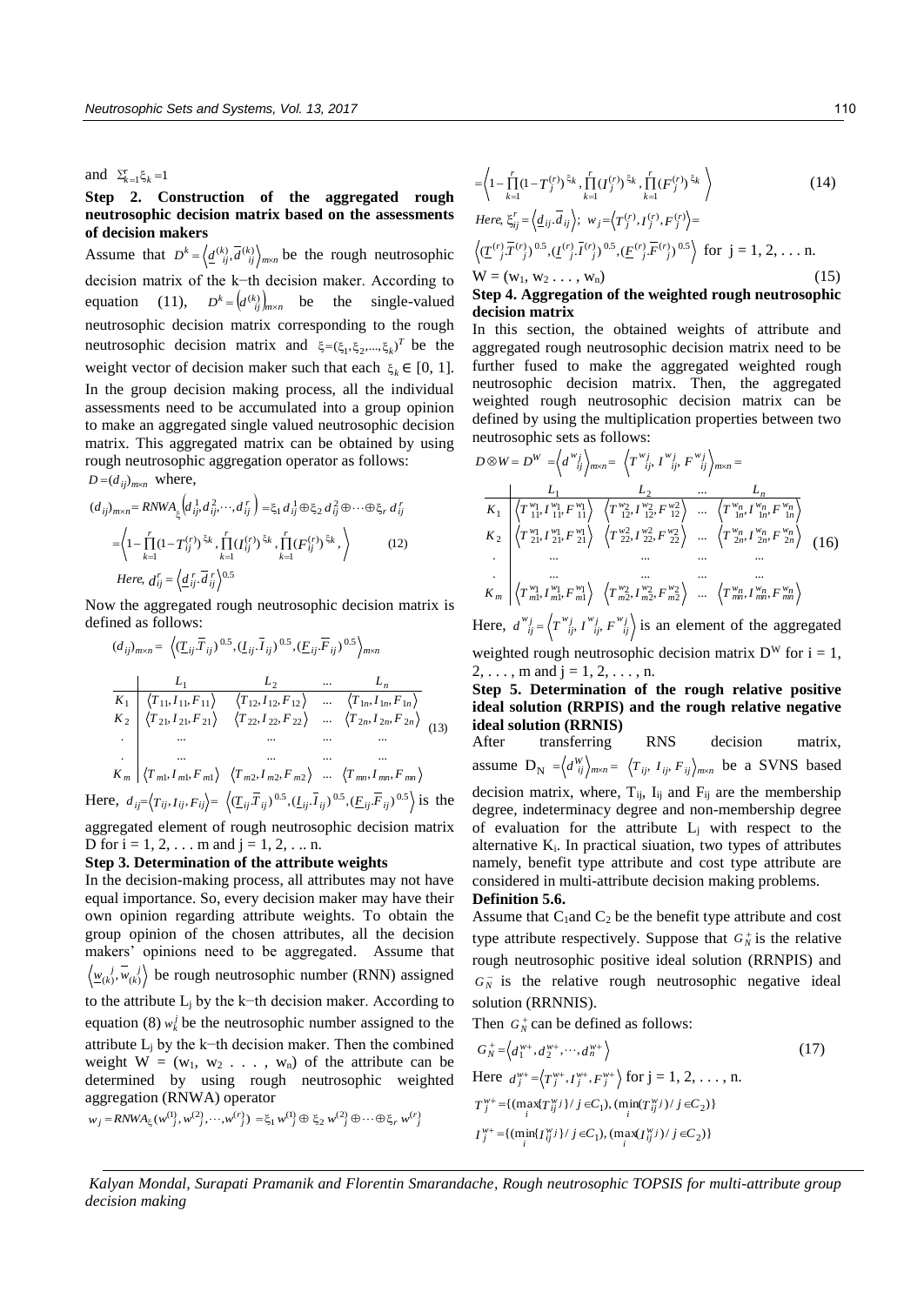${F}^{w+}_{j} = \{ (\min_{i} {F}^{w}_{ij} \} / j \in C_1), (\max_{i} {F}^{w}_{ij} \} / j \in C_2) \}$ 

Then  $G_N^-$  can be defined as follows:

$$
G_N^- = \langle d_1^{w^-}, d_2^{w^-}, \cdots, d_n^{w^-} \rangle
$$
\n(18)  
\nHere 
$$
d_j^{w^-} = \langle T_j^{w^-}, T_j^{w^-}, F_j^{w^-} \rangle \text{ for } j = 1, 2, \dots, n.
$$
\n
$$
T_j^{w^-} = \{ (\min_i \{ T_{ij}^w j \} / j \in C_1), (\max_i \{ T_{ij}^w j \} / j \in C_2) \}
$$
\n
$$
I_j^{w^-} = \{ (\max_i \{ T_{ij}^w j \} / j \in C_1), (\min_i \{ T_{ij}^w j \} / j \in C_2) \}
$$
\n
$$
F_j^{w^-} = \{ (\max_i \{ F_{ij}^w j \} / j \in C_1), (\min_i \{ F_{ij}^w j \} / j \in C_2) \}
$$

# **Step 6. Determination of the distance measure of each alternative from the RRNPIS and the RRNNIS**

 The normalized Euclidean distance measure of all alternative  $T_{ij}^{\mathcal{W}j}$ ,  $I_{ij}^{\mathcal{W}j}$ ,  $F_{ij}^{\mathcal{W}j}$ from the RRNPIS  $d_1^{w_1}, d_2^{w_2},..., d_n^{w_n}$  for  $i = 1, 2, ..., m$  and  $j = 1, 2, ..., n$  can be

written as follows:

 $\delta_{euclid}^{i+}(d_{ij}^{w}j, d_{ij}^{w+}) =$ 

$$
\frac{1}{3n} \left\langle \sum_{j=1}^{n} \left( \frac{(T_{ij}^{w}j(v_j) - T_j^{w+}(v_j))^2 + (T_{ij}^{w}j(v_j) - T_j^{w+}(v_j))^2}{+(F_{ij}^{w}j(v_j) - F_j^{w+}(v_j))^2} \right) \right\rangle^{0.5}
$$
(19)

The normalized Euclidean distance measure of all alternative  $T_{ij}^{\mathbf{w}}$ *j*,  $I_{ij}^{\mathbf{w}}$ *j*,  $F_{ij}^{\mathbf{w}}$ *j* from the RRNPIS  $d_1^{w_-}, d_2^{w_-},..., d_n^{w_-}$  for  $i = 1, 2, ..., m$  and  $j = 1, 2, ..., n$  can be written as follows:

$$
\delta_{euclid}^{i-1}(d_{ij}^{w}j, d_{ij}^{w}) =
$$
\n
$$
\frac{1}{3n} \left\langle \sum_{j=1}^{n} \left( (T_{ij}^{w}j(v_j) - T_j^{w-}(v_j))^2 + (T_{ij}^{w}j(v_j) - T_j^{w-}(v_j))^2 \right) \right\rangle^{0.5}
$$
\n
$$
\left. \frac{1}{3n} \left\langle \sum_{j=1}^{n} \left( (T_{ij}^{w}j(v_j) - F_j^{w-}(v_j))^2 \right) \right\rangle^{0.5}
$$
\n
$$
(20)
$$

**Step 7. Determination of the relative closeness coefficient to the rough neutrosophic ideal solution for rough neutrosophic sets** 

The relative closeness coefficient of each alternative  $K_i$ with respect to the neutrosophic positive ideal solution  $G_N^+$  is defined as follows:

$$
\chi_i^* = \frac{\langle \delta_{euclid}^i(d_{ij}^{w_j}, d_{ij}^{w_j}) \rangle}{\langle \delta_{euclid}^i(d_{ij}^{w_j}, d_{ij}^{w_j}) + \delta_{euclid}^i(d_{ij}^{w_j}, d_{ij}^{w_j}) \rangle}
$$
(21)

Here  $0 \le \chi_i^* \le 1$ . According to the relative closeness

coefficient values larger the values of  $\chi^*$  reflects the better alternative  $K_i$  for  $i = 1, 2, ..., n$ .

#### **Step 8. Ranking the alternatives**

Rank the alternatives according to the descending order of the relative-closeness coefficients to the RRNPIS.

#### **6 Numerical example**

In order to demonstrate the proposed method, logistic center location selection problem is described here. Suppose that a new modern logistic center is required in a town. There are three locations  $K_1$ ,  $K_2$ ,  $K_3$ . A committee of three decision makers or experts  $D_1$ ,  $D_2$ ,  $D_3$  has been formed to select the most appropriate location on the basis of six parameters obtained from expert opinions, namely, cost  $(L_1)$ , distance to suppliers  $(L_2)$ , distance to customers  $(L_3)$ , conformance to government and law  $(L_4)$ , quality of service  $(L_5)$ , and environmental impact  $(L_6)$ .

Based on the proposed approach the considered problem is solved using the following steps:

**Step 1. Determination of the weights of decision makers**  The importance of three decision makers in a selection committee may be different based on their own status. Their decision values are considered as linguistic terms (seeTable-3). The importance of each decision maker expressed by linguistic term with its corresponding rough neutrosophic values shown in Table-4. The weights of decision makers are determined with the help of equation (11) as:

$$
\xi_1 = 0.398, \xi_2 = 0.359, \xi_3 = 0.243.
$$

We transform rough neutrosophic number (RNN) to neutrosophic number (NN) with the help of AGO operator [85] in Table 3, Table 4 and Table 5.

# **Step 2. Construction of the aggregated rough neutrosophic decision matrix based on the assessments of decision makers**

The linguistic terms along with RNNs are defined in Table-5 to rate each alternative with respect to each attribute. The assessment values of each alternative  $K_i$  (i = 1, 2, 3) with respect to each attribute  $L_j$  (j = 1, 2, 3, 4, 5, 6) provided by three decision makers are listed in Table-6. Then the aggregated neutrosophic decision matrix can be obtained by fusing all the decision maker opinions with the help of aggregation operator (equation 12) (see Table 7).

# **Step 3. Determination of the weights of attributes**

The linguistic terms shown in Table-3 are used to evaluate each attribute. The importance of each attribute for every decision maker is rated with linguistic terms shown in Table-6. Three decision makers' opinions need to be aggregated to final opinion.

The fused attribute weight vector is determined by using equation (14) as follows:

$$
W =
$$

$$
\left\{ \begin{array}{l} \langle 0.761, 0.205, 0.195 \rangle, \langle 0.800, 0.181, 0.159 \rangle, \langle 0.737, 0.241, 0.196 \rangle, \\ \langle 0.761, 0.223, 0.169 \rangle, \langle 0.774, 0.203, 0.172 \rangle, \langle 0.804, 0.184, 0.172 \rangle \end{array} \right\}
$$
 (23)

# **Step 4. Construction of the aggregated weighted rough neutrosophic decision matrix**

Using equation (16) and clculating the combined weights of the attributes and the ratings of the alternatives, the aggregated weighted rough neutrosophic decision matrix is obtained (see Table-8).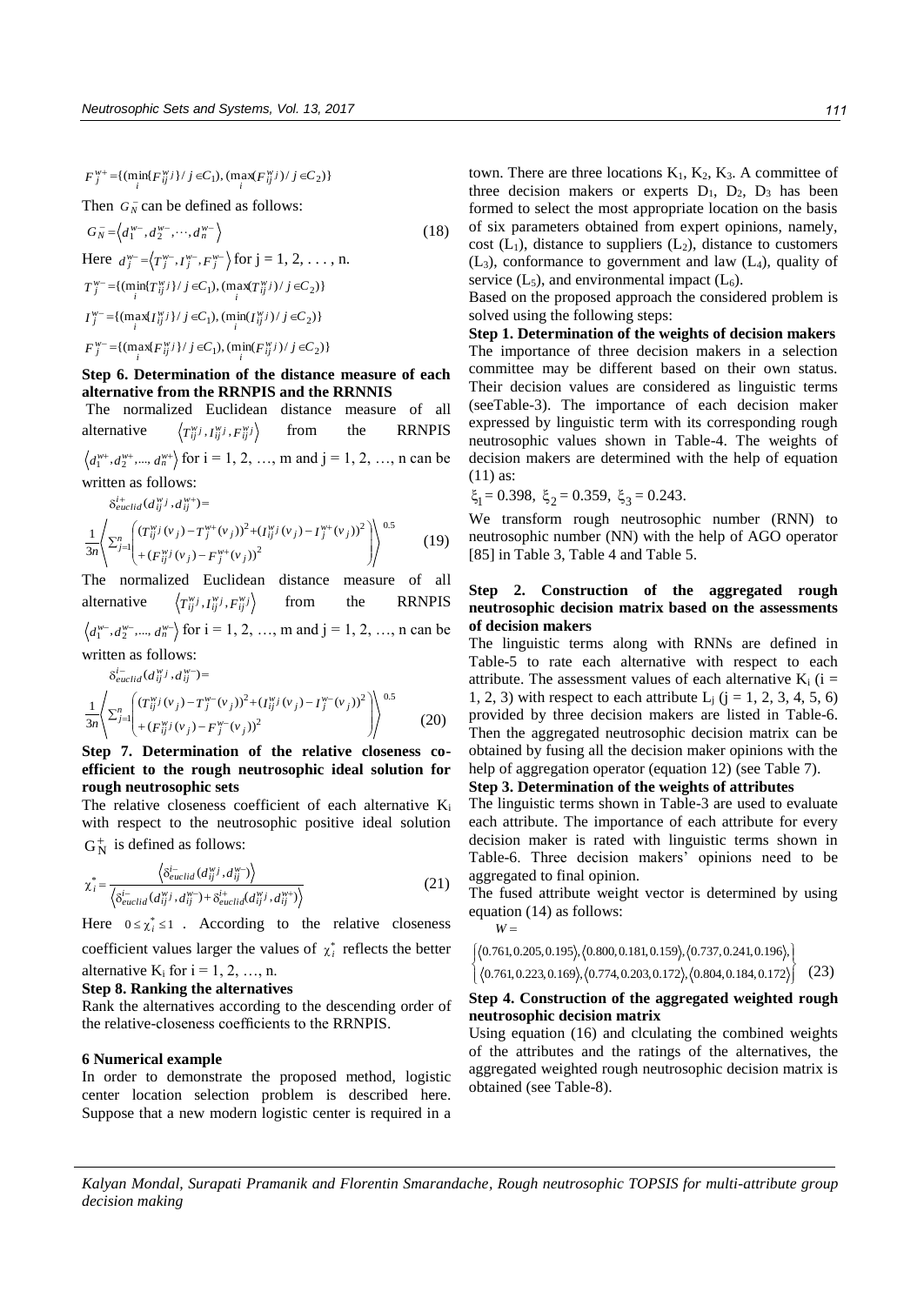**Step 5. Determination of the rough neutrosophic relative positive ideal solution and the rough neutrosophic relative negative ideal solution** 

The RNRPIS can be calculated from the aggregated weighted decision matrix on the basis of attribute types i.e. benefit type or cost type by using equation (17) as

 $G_N^+$  =

  $\overline{\phantom{a}}$ J  $\parallel$ L L 0.607, 0.374, 0.286), (0.642, 0.331, 0.303), (0.708, 0.270, 0.253 0.670, 0.289, 0.274), (0.694, 0.284, 0.252), (0.588, 0.388, 0.309), (25)

Here  $d_1^{w+} = \langle T_1^{w+}, T_1^{w+}, F_1^{w+} \rangle$  is calculated as:

 $T_1^{w+}$  = max [0.670, 0.485, 0.454] = 0.670,  $I_1^{w+}$  = min [0.289,  $0.449, 0.471$ ] = 0.289,

 $F_1^{w+}$  = min [0.274, 0.377, 0.463] = 0.274.

Similarly, other RNRPISs are calculated.

Using equation (18), the RNRNIS are calculated from aggregated weighted decision matrix based on attribute types i.e. benefit type or cost type.

 $G_N^-$ 

 $\overline{\phantom{a}}$ J I  $\overline{\phantom{a}}$ L L 0.522, 0.441, 0.358), (0.524, 0.429, 0.372), (0.512, 0.435, 0.414  $(0.454, 0.471, 0.463), (0.588, 0.377, 0.353), (0.469, 0.480, 0.309), (26)$ 

Here,  $d_1^{w^-} = \langle T_1^{w^-}, T_1^{w^-}, F_1^{w^-} \rangle$  is calculated as

 $T_1^w = \min [0.670, 0.485, 0.454] = 0.454, I_1^{w^-} = \max [0.289,$  $0.449, 0.471$ ] = 0.471,

 $F_1^{w-}$  max [0.274, 0.377, 0.463] = 0.463.

Other RNRNISs are calculated in similar way.

# **Step 6. Determination of the distance measure of each alternative from the RRNPIS and the RRNNIS and relative closeness co-efficient**

Normalized Euclidean distance measures defined in equation (19) and equation (20) are used to determine the distances of each alternative from the RRNPIS and the RNNIS.

**Step 7. Determination of the relative closeness coefficient to the rough neutrosophic ideal solution for rough neutrosophic sets** 

Using equation (21) and distances, relative closeness coefficient of each alternative  $K_1$ ,  $K_2$ ,  $K_3$  with respect to the rough neutrosophic positive ideal solution  $G_N^+$  is calculated (see Table 9).

**Table 9. Distance measure and relative closeness coefficient** 

| Alternatives $(K_i)$ $\delta_{euclid}^{i+}$ $\delta_{euclid}^{i-}$ |                      | $\chi_i$ |
|--------------------------------------------------------------------|----------------------|----------|
| K <sub>1</sub>                                                     | 0.0078 0.1248 0.9411 |          |
| $K_2$                                                              | 0.1192 0.0682 0.3639 |          |
| $K_3$                                                              | 0.1025 0.0534 0.3425 |          |

# **Step 9. Ranking the alternatives**

According to the values of relative closeness coefficient of each alternative (see Table 9), the ranking order of three alternatives is obtained as follows:

 $K_1 > K_2 > K_3$ . Thus  $K_1$  is the best the logistic center.

# **7 Conclusion**

In general, realistic MAGDM problems adhere to uncertain, imprecise, incomplete, and inconsistent data and rough neutrosophic set theory is adequate to deal with it. In this paper, we have proposed rough neutrosophic TOPSIS method for MAGDM. We have also proposed rough neutrosophic aggregate operator and rough neutrosophic weighted aggregate operator. In the decision-making situation, the ratings of each alternative with respect to each attribute are presented as linguistic variables characterized by rough neutrosophic numbers. Rough neutrosophic aggregation operator has been used to aggregate all the opinions of decision makers. Rough neutrosophic positive ideal and rough neutrosophic negative ideal solution have been defined to form aggregated weighted decision matrix. Euclidean distance measure has been used to calculate the distances of each alternative from positive as well as negative ideal solutions for relative closeness co-efficient of each alternative. The proposed rough neutrosophic TOP-SIS approach can be applied in pattern recognition, artificial intelligence, and medical diagnosis in rough neutrosophic environment.

## **References**

- [1] C. L. Hwang and K. Yoon. Multiple attribute decision making: methods and applications. Springer, New York, 1981.
- [2] C. T. Chen, C. T. Lin, and S. F. Huang. A fuzzy approach for supplier evaluation and selection in supply chain management. International Journal of Production Economics, 102 (2006), 289–301.
- [3] C. Kahraman, O. Engin, O. Kabak, and I. Kaya. Information systems outsourcing decisions using a group decision-making approach. Engineering Applications of Artificial Intelligence, 22 (2009), 832–841.
- [4] S. K. [Patil](http://www.sciencedirect.com/science/article/pii/S0957417413005940) and R. Kant. A fuzzy AHP-TOPSIS framework for ranking the solutions of knowledge management adoption in supply chain to overcome its barriers. Expert System Applications, 41(2) (2014), 679–693.
- [5] W. P. Wang. Toward developing agility evaluation of mass customization systems using 2-tuple linguistic computing. Expert System Applications, 36 (2009), 3439–3447.
- [6] H. S. Shih. Incremental analysis for MCDM with an application to group TOPSIS. European Journal of Operational Research, 186 (2008), 720–734.
- [7] S. P. Wan, F. Wang, L. L. Lin, and J. Y. Dong. An intuitionistic fuzzy linear programming method for logistics outsourcing provider selection. Knowledge Based Systems, 82 (2015), . 80-94.
- [8] E. K. Aydogan. Performance measurement model for Turkish aviation firms using the rough-AHP and TOP-SIS methods under fuzzy environment. Expert System Applications, 38 (2011), 3992–3998.
- [9] Y. Peng, G. Wang, G. Kou, and Y. Shi. An empirical study of classification algorithm evaluation for finan-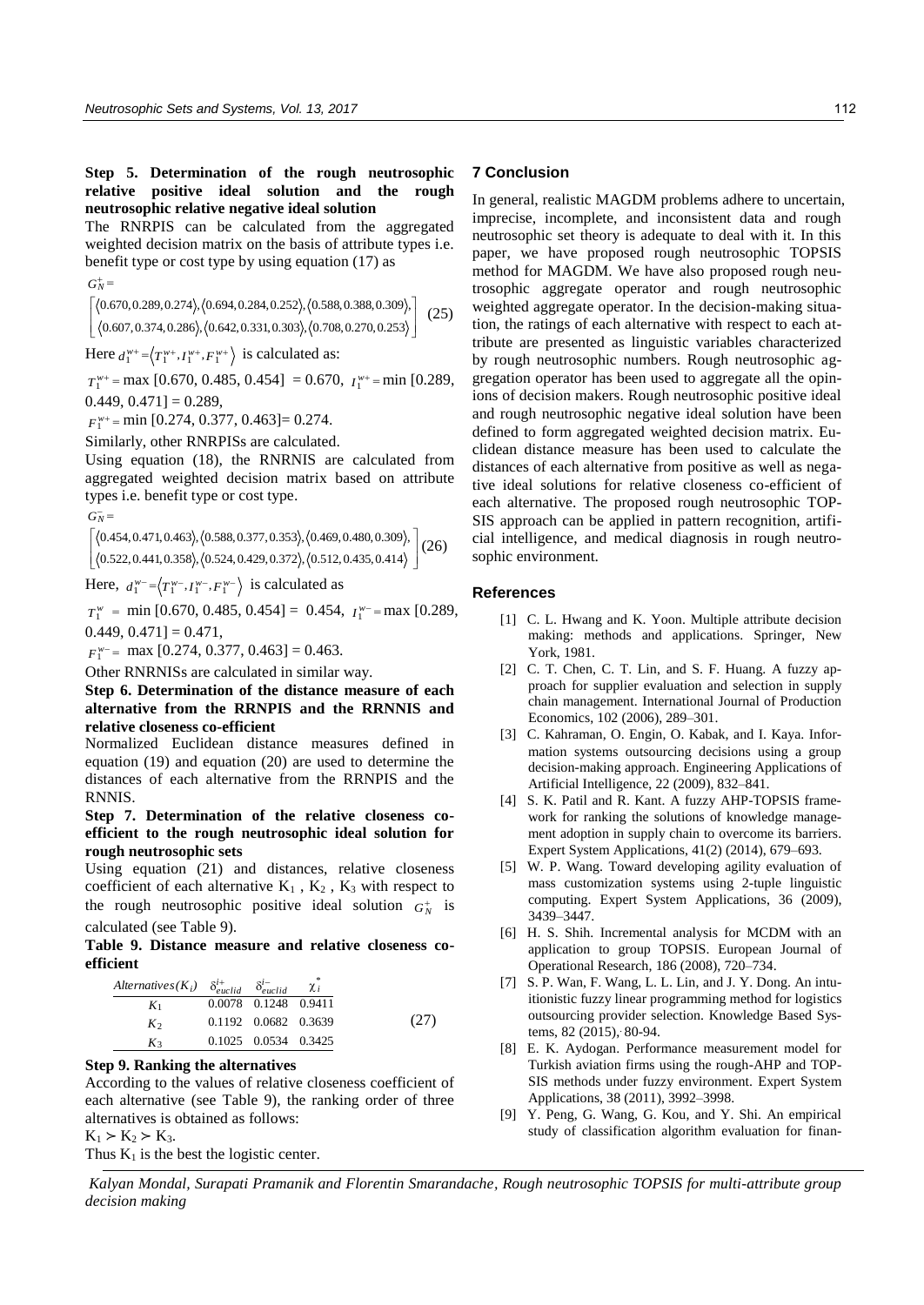cial risk prediction. Applied Soft Computing, 11 (2011), 2906 -2915.

- [10] R. A. Krohling and V. C. Campanharo. Fuzzy TOPSIS for group decision making: A case study for accidents with oil spill in the sea. Expert System with Applications, 38 (2011), 4190–4197.
- [11] S. P. Sivapirakasam, J. Mathew, and M. Surianarayanan. Multi-attribute decision making for green electrical discharge machining. Expert System with Applications, 38 (2011), 8370–8374.
- [12] F. E. Boran, S. Genc, M. Kurt, and D. Akay. Personnel selection based on intuitionistic fuzzy sets. Human Factors and Ergonomics in Manufacturing & Service Industries, 21 (2011), 493-503.
- [13] A. Kelemenis, K. Ergazakis, and D. Askounis. Support managers' selection using an extension of fuzzy TOP-SIS. Expert System Applications, 38 (2011), 2774– 2782.
- [14] X. [Sang,](http://www.sciencedirect.com/science/article/pii/S1568494615000034) X. [Liu,](http://www.sciencedirect.com/science/article/pii/S1568494615000034) and J. [Qin.](http://www.sciencedirect.com/science/article/pii/S1568494615000034) An analytical solution to fuzzy TOPSIS and its application in personnel selection for knowledge-intensive enterprise. Applied Soft Computing, 30 (2015), 190–204.
- [15] T. Kaya, and C. Kahraman. Multi criteria decision making in energy planning using a modified fuzzy TOPSIS methodology. Expert System with Applications, 38 (2011), 6577–6585.
- [16] Y. F. Sun, Z. S. Liang, C. J. Shan, H. Viernstein, and F. Unger. Comprehensive evaluation of natural antioxidants and antioxidant potentials in Ziziphus jujube Mill, Var. spinosa (Bunge) Hu ex H. F. Chou fruits based on geographical origin by TOPSIS method. Food. Chemistry, 124 (2011), 1612–1619.
- [17] A. Afshar, M. A. Marino, M. Saadatpour, and A. Afshar. Fuzzy TOPSIS multi-criteria decision analysis applied to Karun reservoirs system. Water Resource Management, 25(2) (2011), 545–563.
- [18] J. Dai, J. J. Qi, J. Chi, and B. Chen. Integrated water resource security evaluation of Beijing based on GRA and TOPSIS. Frontiers of Earth Science in China, 4(3) (2010), 357–362.
- [19] I. A. Baky and M. A. Abo-Sinna. TOPSIS for bi-level MODM problems. Applied Mathematical Modelling, 37(3) (2013), 1004–1015.
- [20] P. P. Dey, S. Pramanik, and B. C. Giri. TOPSIS approach to linear fractional bi-level MODM problem based on fuzzy goal programming. Journal of Industrial and Engineering International, 10(4) (2014), 173-184.
- [21] S. Pramanik, D. Banerjee, and B. C. Giri. TOPSIS approach to chance constrained multi-objective multilevel quadratic programming problem. Global Journal of Engineering Science and Research Management, (2016). DOI:10.5281/zenodo.55308.
- [22] S. Rahimi, L. Gandy, and N. Mogharreban. A webbased high-performance multi criterion decision support system for medical diagnosis. International Journal of Intelligent Systems, 22 (2007), 1083–1099.
- [23] M. Da<sup>v</sup>gdeviren, Yavuz, and N. Kılınc. Weapon selection using the AHP and TOPSIS methods under fuzzy

environment. Expert System with Applications, 36(4) (2009), 8143–8151.

- [24] J. [Min](http://www.tandfonline.com/author/Min%2C+J) an[d K. H. Peng.](http://www.tandfonline.com/author/Peng%2C+K) Ranking emotional intelligence training needs in tour leaders: an entropy-based TOP-SIS approach. Current Issues in Tourism, 15(6) (2012), 563-576.
- [25] P. P. Dey, S. Pramanik, and B. C. Giri. TOPSIS for single valued neutrosophic soft expert set based multiattribute decision making problems. Neutrosophic Sets and Systems, 10 (2015), 88-95.
- [26] P. P. Dey, S. Pramanik, and B.C. Giri. TOPSIS for solving multi-attribute decision making problems under bi-polar neutrosophic environment. In F. Smarandache, & S. Pramanik (Eds), New trends in neutrosophic theory and applications, Brussells, Pons Editions, 2016, 65- 77.
- [27] Y. H. [He,](http://www.sciencedirect.com/science/article/pii/S0952197615001244) L. [B. Wang,](http://www.sciencedirect.com/science/article/pii/S0952197615001244) Z. Z. H[e, and M. Xie.](http://www.sciencedirect.com/science/article/pii/S0952197615001244) A fuzzy topsis and rough set based approach for mechanism analysis of product infant failure. Eng, Appl. Artif. Intel. [http://dx.doi.org/10.1016/j.engappai.2015.06.002,](http://dx.doi.org/10.1016/j.engappai.2015.06.002) 2015.
- [28] R. Lourenzutti and R. A. Krohling. A generalized TOPSIS method for group decision making with heterogeneous information in a dynamic environment. Information Sciences, 330 (2016), 1–18.
- [29] Z. Pei. A note on the TOPSIS method in MADM problems with linguistic evaluations. Applied Soft Computing, 36 (2015), 24-35.
- [30] S. Pramanik, D. Banerjee, and B. C. Giri. TOPSIS approach for multi attribute group decision making in refined neutrosophic environment. In F. Smarandache, & S. Pramanik (Eds), New trends in neutrosophic theory and applications, Brussells, Pons Editions, 2016, 79-91.
- [31] M. Behzadian, K. Otaghsara, and J. Ignatius. A state-of the-art survey of TOPSIS applications. Expert Systems with Applications, 39(17) (2012), 13051–13069.
- [32] C. T. Chen. Extensions of the TOPSIS for group decision making under fuzzy environment. Fuzzy Sets and Systems, 114(1) (2000), 1-9.
- [33] L. A. Zadeh. Fuzzy sets. Information and Control, 8(3) (1965), 338–353.
- [34] I. Grattan-Guiness. Fuzzy membership mapped onto interval and many-valued quantities. Z. Math. Logik. Grundladen Math, 22 (1975), 149-160.
- [35] K. U. Jahn. Intervall-wertige mengen. Math. Nach, 68 (1975), 115-132.
- [36] R. Sambuc. Fonctions Φ-floues. Application `a l'aide au diagnostic en pathologie thyroidienne. Ph.D. Thesis, Univ. Marseille, France, 1975.
- [37] L. A. Zadeh. The concept of a linguistic variable and its application to approximate reasoning-1. Information Sciences, 8(1975), 199–249.
- [38] K. T. Atanassov. Intuitionistic fuzzy sets. Fuzzy Sets and Systems, 20(1) (1986), 87–96.
- [39] G. Deschrijver and E. E. Kerre. On the relationship between some extensions of fuzzy set theory. Fuzzy Sets and Systems, 133(2) (2003), 227-235.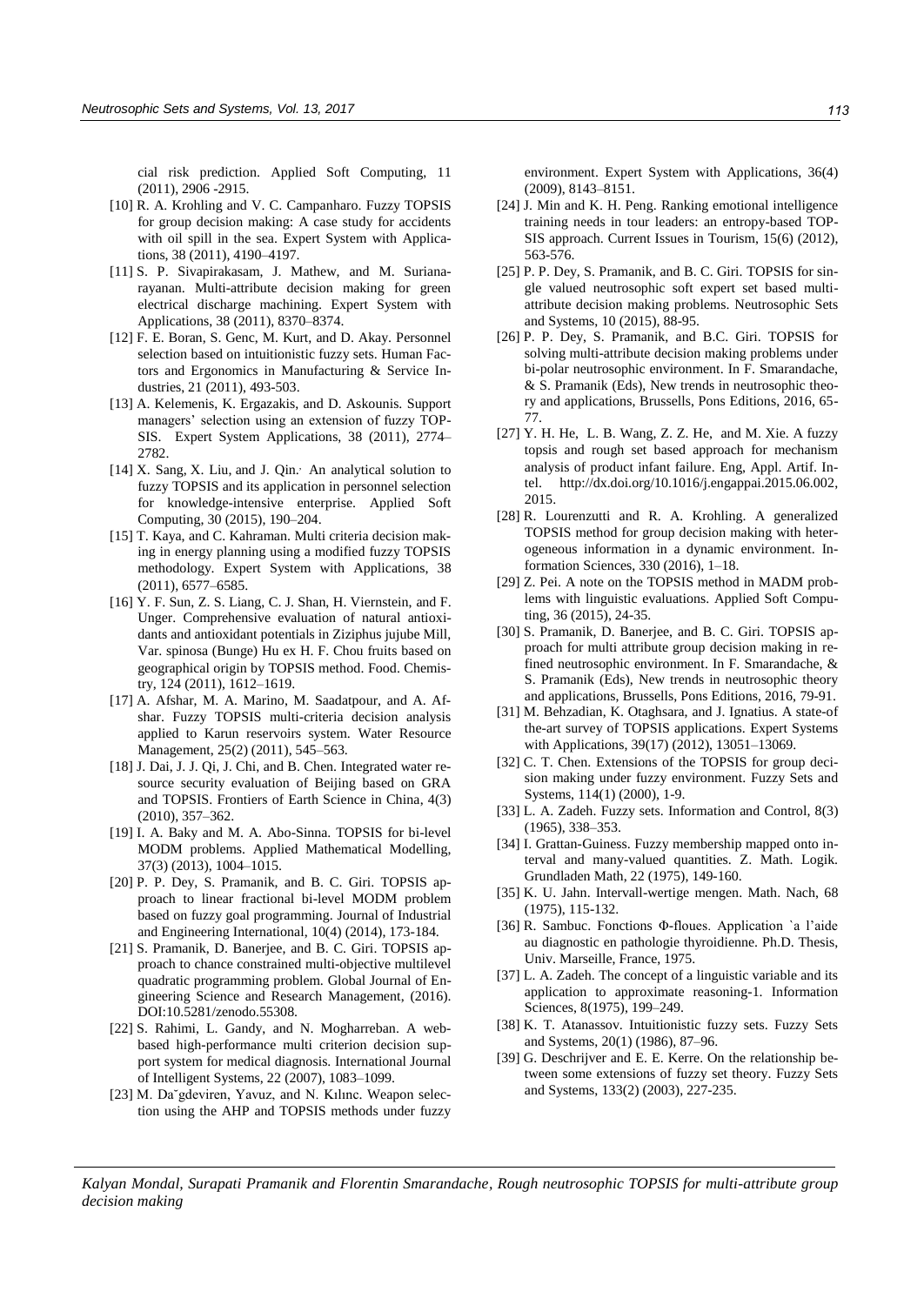- [40] F. Smarandache. Neutrosophic set–a generalization of intuitionistic fuzzy set. Journal of Defense Resources Management, 1(1) (2010), 107-116.
- [41] F. Smarandache. Neutrosophic set–a generalization of intuitionistic fuzzy sets. International Journal of Pure and Applied Mathematics, 24(3) (2005), 287-297.
- [42] F. Smarandache. Linguistic paradoxes and tautologies. Libertas Mathematica, University of Texas at Arlington, IX (1999), 143-154.
- [43] F. Smarandache. A unifying field of logics. Neutrosophy: neutrosophic probability, set and logic, American Research Press, Rehoboth, (1998).
- [44] H. Wang, F. Smarandache, Y. Q. Zhang, and R. Sunderraman. Single valued neutrosophic sets. Multispace Multistructure, 4 (2010), 410–413.
- [45] J. Ye. Improved cosine similarity measures of simplified neutrosophic sets for medical diagnoses. Artificial Intelligence in Medicine, 63 (2015), 171–179.
- [46] P. Biswas, S. Pramanik, and B. C. Giri. Cosine similarity measure based multi-attribute decision-making with trapezoidal fuzzy neutrosophic numbers. Neutrosophic Sets and Systems, 8 (2015), 47-57.
- [47] S. Broumi and F. Smarandache. Several similarity measures of neutrosophic sets. Neutrosophic Sets and Systems, 1(2013), 54–62.
- [48] K. Mondal and S. Pramanik. Neutrosophic tangent similarity measure and its application to multiple attribute decision making. Neutrosophic Sets and Systems, 9 (2015), 85-92.
- [49] K. Mondal and S. Pramanik. Neutrosophic refined similarity measure based on tangent function and its application to multi attribute decision making. Journal of New Theory, 8 (2015), 41-50.
- [50] J. Ye. Vector similarity measures of simplified neutrosophic sets and their application in multicriteria decision making. International Journal of Fuzzy Systems, 16 (2014), 204–215.
- [51] P. Biswas, S. Pramanik, and B. C. Giri. Entropy based grey relational analysis method for multi-attribute decision making under single valued neutrosophic assessments. Neutrosophic Sets and Systems, 2(2014), 102– 110.
- [52] P. Biswas, S. Pramanik, and B. C. Giri. A new methodology for neutrosophic multi-attribute decision making with unknown weight information. Neutrosophic Sets and Systems, 3(2014), 42–52.
- [53] P. Biswas, S. Pramanik, and B. C. Giri. TOPSIS method for multi-attribute group decision-making under single-valued neutrosophic environment. Neural Computing and Applications, 27(3), 727-737.
- [54] P. Biswas, S. Pramanik, and B. C. Giri. Aggregation of triangular fuzzy neutrosophic set information and its application to multi-attribute decision making. Neutrosophic Sets and Systems, 12 (2016), 20-40.
- [55] P. Biswas, S. Pramanik, and B. C. Giri. Value and ambiguity index based ranking method of single-valued trapezoidal neutrosophic numbers and its application to multi-attribute decision making. Neutrosophic Sets and Systems, 12 (2016), 127-138.
- [56] P. Chi and P. Liu. An extended TOPSIS method for the multi-attribute decision making problems on interval neutrosophic set. Neutrosophic Sets and Systems, 1 (2013), 63–70.
- [57] A. Kharal. A neutrosophic multi-criteria decision making method. New. Math. Nat. Comput, 10 (2014), 143– 162.
- [58] P. Liu, Y. Chu, Y. Li, and Y. Chen. Some generalized neutrosophic number Hamacher aggregation operators and their application to group decision making. International Journal of Fuzzy Systems, 16(2) (2014), 242– 255.
- [59] P. Liu and Y. Wang. Multiple attribute decision-making method based on single-valued neutrosophic normalized weighted Bonferroni mean. Neural Computing and Applications, 25(7) (2014), 2001–2010.
- [60] J. J. Peng, J. Q. Wang, J. Wang, H. Y. Zhang, and X. H. Chen. Simplified neutrosophic sets and their applications in multi-criteria group decision-making problems. International Journal of Systems Science, 47 (10) (2016), 2342-2358.
- [61] S. Pramanik, P. Biswas, and B. C. Giri. Hybrid vector similarity measures and their applications to multiattribute decision making under neutrosophic environment. Neural Computing and Applications, (2015), doi:10.1007/s00521-015-2125-3.
- [62] S. Broumi, J. Ye, and F. Smarandache. An extended TOPSIS method for multiple attribute decision making based on interval neutrosophic uncertain linguistic variables. Neutrosophic Sets and Systems, 8 (2015), 22-31.
- [63] R. Sahin and P. Liu. Maximizing deviation method for neutrosophic multiple attribute decision making with incomplete weight information. Neural Computing and Applications, (2015), doi: 10.1007/s00521-015-1995-8.
- [64] J. Ye. Multicriteria decision-making method using the correlation coefficient under single-valued neutrosophic environment. International Journal of General Systems, 42 (2013), 386–394.
- [65] J. Ye. Single valued neutrosophic cross-entropy for multicriteria decision making problems. Applied Mathematical Modelling, 38 (3) (2013),1170–1175.
- [66] J. Ye. A multicriteria decision-making method using aggregation operators for simplified neutrosophic sets. Journal of Intelligent and Fuzzy Systems, 26 (2014), 2459–2466.
- [67] J. Ye. Trapezoidal neutrosophic set and its application to multiple attribute decision-making. Neural Computing and Applications, 26 (2015),1157–1166.
- [68] J. Ye. Bidirectional projection method for multiple attribute group decision making with neutrosophic numbers. Neural Computing and Applications, (2015), Doi: 10.1007/s00521-015-2123-5.
- [69] S. Pramanik, S. Dalapati, and T. K. Roy. Logistics center location selection approach based on neutrosophic multi-criteria decision making. In F. Smarandache, & S. Pramanik (Eds), New trends in neutrosophic theory and applications, Brussells, Pons Editions, 2016, 161-174.
- [70] S. Pramanik, D. Banerjee, and B.C. Giri. Multi–criteria group decision making model in neutrosophic refined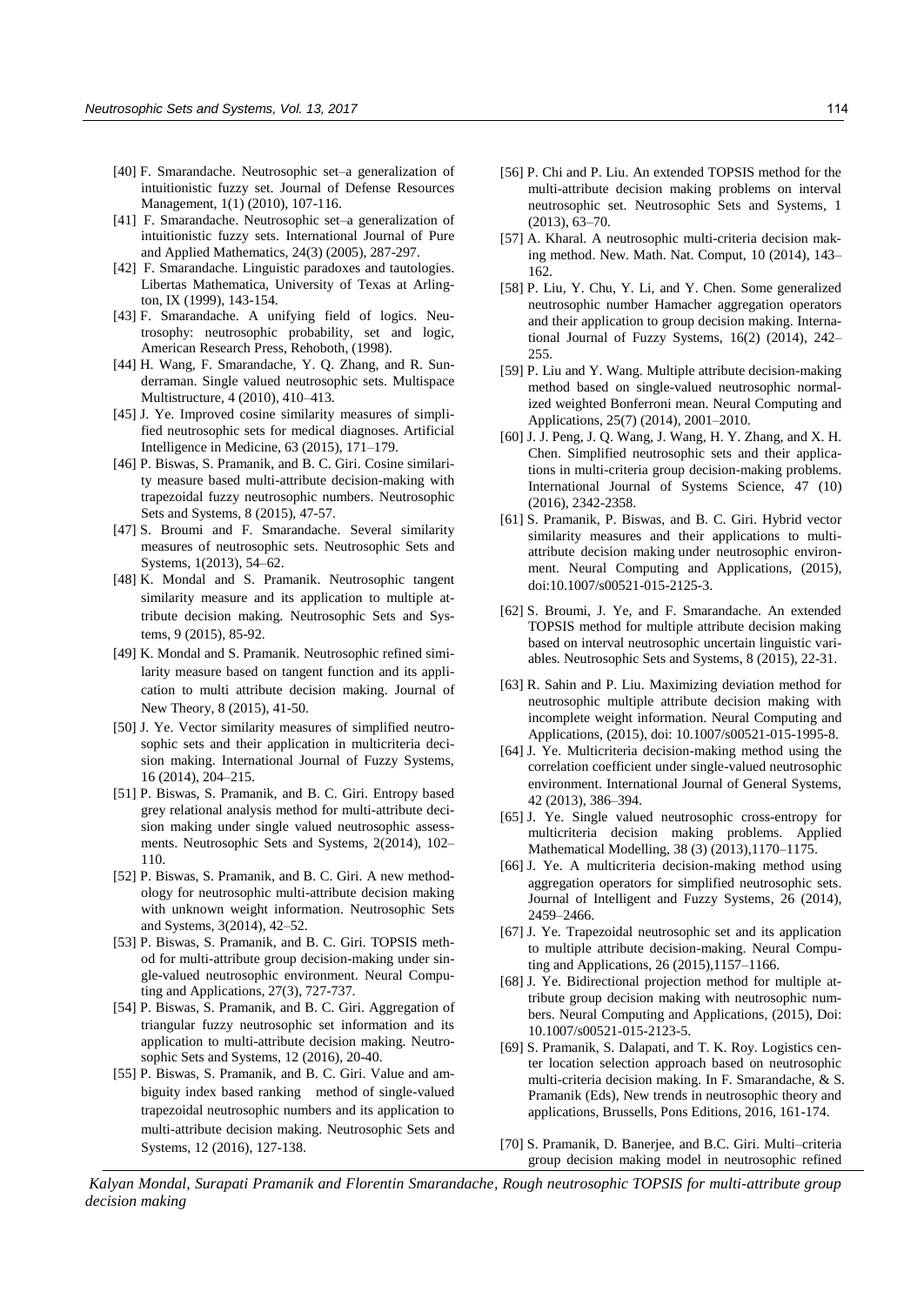set and its application. Global Journal of Engineering Science and Research Management, 3(6) (2016), 12-18.

- [71] K. Mondal and S. Pramanik. Multi-criteria group decision making approach for teacher recruitment in higher education under simplified Neutrosophic environment. Neutrosophic Sets and Systems, 6 (2014), 28-34.
- [72] K. Mondal and S. Pramanik. Neutrosophic decision making model of school choice. Neutrosophic Sets and Systems, 7 (2015), 62-68.
- [73] S. Pramanik and T. K. Roy. Neutrosophic game theoretic approach to Indo-Pak conflict over Jammu-Kashmir. Neutrosophic Sets and Systems, 2 (2014), 82-101.
- [74] K. Mondal and S. Pramanik. A study on problems of Hijras in West Bengal based on neutrosophic cognitive maps. Neutrosophic Sets and Systems, 5(2014), 21-26.
- [75] S. Pramanik and S. Chakrabarti. A study on problems of construction workers in West Bengal based on neutrosophic cognitive maps. International Journal of Innovative Research in Science Engineering and Technology, 2(11) (2013), 6387-6394.
- [76] [M. Abdel-Baset, M. I. M. Hezam, and F. Smarandache.](http://fs.gallup.unm.edu/NSS/NeutrosophicGoalProgramming.pdf)  [Neutrosophic goal programming. Neutrosophic Sets](http://fs.gallup.unm.edu/NSS/NeutrosophicGoalProgramming.pdf)  [and Systems, 11 \(2016\), 112-118.](http://fs.gallup.unm.edu/NSS/NeutrosophicGoalProgramming.pdf)
- [77] P. Das and T. K. Roy. Multi-objective non-linear programming problem based on neutrosophic optimization technique and its application in riser design problem. Neutrosophic Sets and Systems, 9 (2015), 88-95.
- [78] I. M. [Hezam, M. Abdel-Baset, and F. Smarandache.](http://fs.gallup.unm.edu/NSS/TaylorSeriesApproximation.pdf)  [Taylor series approximation to solve neutrosophic](http://fs.gallup.unm.edu/NSS/TaylorSeriesApproximation.pdf)  [multiobjective programming problem. Neutrosophic](http://fs.gallup.unm.edu/NSS/TaylorSeriesApproximation.pdf)  [Sets and Systems, 10 \(2015\), 39-45.](http://fs.gallup.unm.edu/NSS/TaylorSeriesApproximation.pdf)
- [79] S. Pramanik. Neutrosophic multi-objective linear programming. Global Journal of Engineering Science and Research Management, 3(8) (2016), 36-46.
- [80] S. Pramanik. Neutrosophic linear goal programming. Global Journal of Engineering Science and Research Management, 3(7) (2016), 01-11.
- [81] R. Roy and P. Das. A multi-objective production planning roblem based on neutrosophic linear rogramming approach. Internal Journal of Fuzzy Mathematical Archive, 8(2) (2015), 81-91.
- [82] Z. Pawlak. Rough sets. International Journal of Information and Computer Sciences, 11(5) (1982), 341-356.
- [83] S. Broumi, F. Smarandache, and M. Dhar. Rough neutrosophic sets. Italian Journal of Pure and Applied Mathematics, 32 (2014), 493-502.
- [84] S. Broumi, F. Smarandache, and M. Dhar. Rough neutrosophic sets. Neutrosophic Sets and Systems, 3(2014), 60-66.
- [85] K. Mondal and S. Pramanik. Rough neutrosophic multi-Attribute decision-making based on grey relational

analysis. Neutrosophic Sets and Systems, 7 (2014), 8- 17.

- [86] K. Mondal and S. Pramanik. Rough neutrosophic multiattribute decision-making based on rough accuracy score function. Neutrosophic Sets and Systems, 8 (2015), 16-22.
- [87] S. Pramanik and K. Mondal. Cotangent similarity measure of rough neutrosophic sets and its application to medical diagnosis. Journal of New Theory, 4 (2015), 90-102.
- [88] S. Pramanik and K. Mondal. Cosine similarity measure of rough neutrosophic sets and its application in medical diagnosis. Global Journal of Advanced Research 2(1) (2015), 212-220.
- [89] S. Pramanik and K. Mondal. Some rough neutrosophic similarity measure and their application to multi attribute decision making. Global Journal of Engineering Science and Research Management, 2(7) (2015), 61-74.
- [90] S. Pramanik and K. Mondal. Interval neutrosophic multi-Attribute decision-making based on grey relational analysis. Neutrosophic Sets and Systems, 9 (2015), 13-  $22$
- [91] K. Mondal and S. Pramanik. Decision making based on some similarity measures under interval rough neutrosophic environment. Neutrosophic Sets and Systems, 10 (2015), 46-57.
- [92] K. Mondal, S. Pramanik, and F. Smarandache. Several trigonometric Hamming similarity measures of rough neutrosophic sets and their applications in decision making. In F. Smarandache, & S. Pramanik (Eds), New trends in neutrosophic theory and applications, Brussells, Pons Editions, 2016, 93-103.
- [93] P. Majumder and S. K. Samanta. On similarity and entropy of neutrosophic sets. Journal of Intelligent and Fuzzy Systems, 26(2014), 1245–1252.
- [94] R. Biswas. On rough sets and fuzzy rough sets. Bulletin of the Polish Academy of Sciences. Mathematics 42 (4) (1994), 343-349.
- [95] A. Nakamura. Fuzzy rough sets. Note. Multiple Valued Logic, Japan, 9 (1998), 1–8.
- [96] S. Nanda and S. Majumdar. Fuzzy rough sets. Fuzzy Sets and Systems, 45 (1992), 157–160.
- [97] M. D. Cornelis and E. E. Cock. Intuitionistic fuzzy rough sets: at the crossroads of imperfect knowledge. Expert System, 20(5) (2003), 260-270.
- [98] J. Dezert. Open questions in neutrosophic inferences. Multiple-Valued Logic: An International Journal, 8 (2002), 439-472.
- [99] M. Sodenkamp. Models, methods and applications of group multiple-criteria decision analysis in complex and uncertain systems. Dissertation, University of Paderborn, Germany, 2013.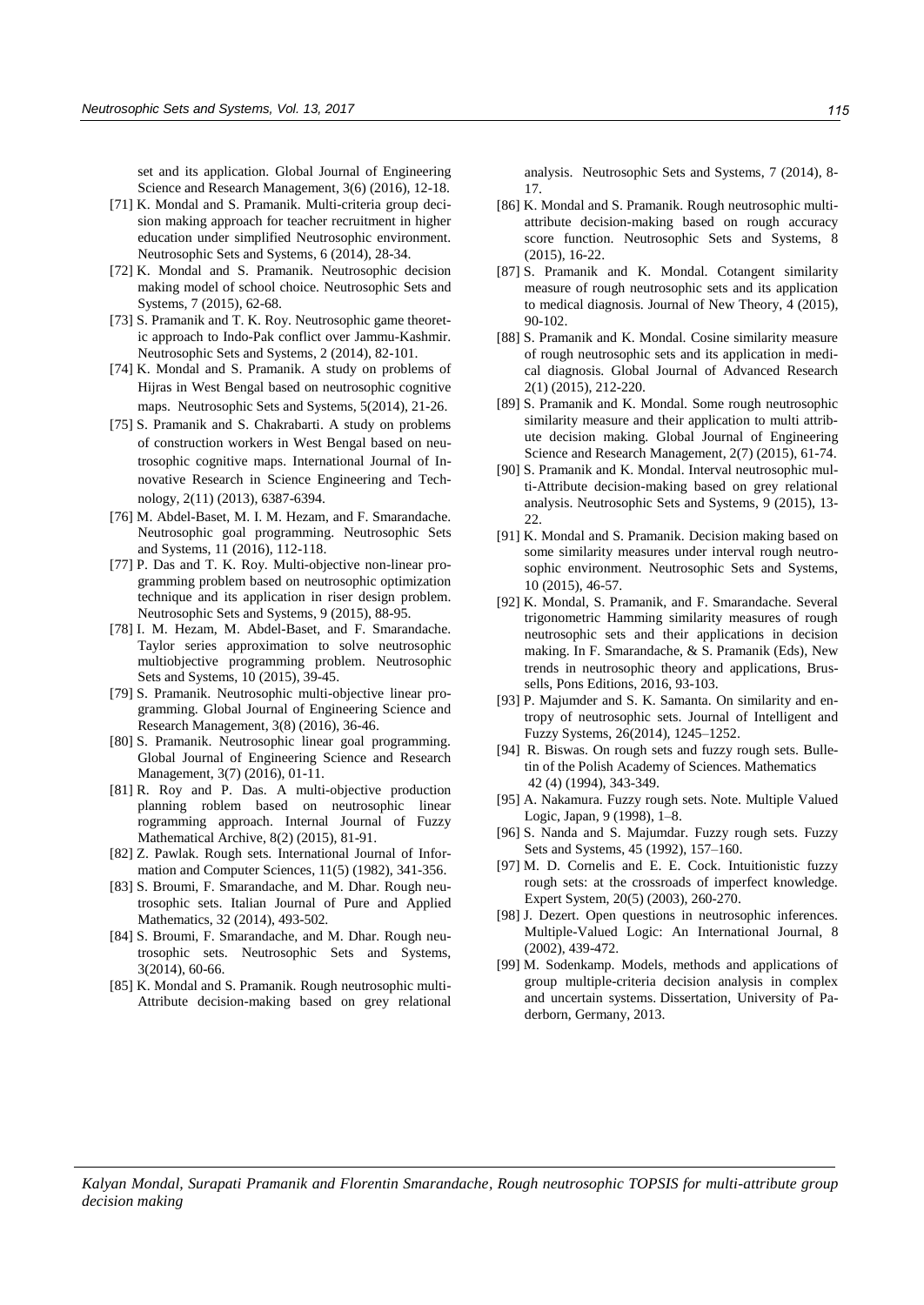**Table 3**. Linguistic terms for rating attributes

| Linguistic Terms                   | Rough neutrosophic numbers                               | Neutrosophic numbers  |
|------------------------------------|----------------------------------------------------------|-----------------------|
| Very good / Very important (VG/VI) | $\langle (0.85, 0.05, 0.05), (0.95, 0.15, 0.15) \rangle$ | (0.899, 0.087, 0.087) |
| Good / Important(G / I)            | $\langle (0.75, 0.15, 0.10), (0.85, 0.25, 0.20) \rangle$ | (0.798, 0.194, 0.141) |
| Fair / Medium(F/M)                 | $\langle (0.45, 0.35, 0.35), (0.55, 0.45, 0.55) \rangle$ | (0.497, 0.397, 0.439) |
| Bad / Unimportant (B / UI)         | $\langle (0.25, 0.55, 0.65), (0.45, 0.65, 0.75) \rangle$ | (0.335, 0.598, 0.698) |
| Very bad/Very Unimportant (VB/VUI) | $\langle (0.05, 0.75, 0.85), (0.15, 0.85, 0.95) \rangle$ | (0.087, 0.798, 0.899) |

**Table 4.** Importance of decision makers expressed in terms of rough neutrosophic numbers

| DM         |                        |                       |                       |
|------------|------------------------|-----------------------|-----------------------|
| LT         |                        |                       | M                     |
| <b>RNN</b> | $(0.85, 0.05, 0.05)$ , | /(0.75, 0.15, 0.10),  | /(0.45, 0.35, 0.35),  |
|            | (0.95, 0.15, 0.15)     | (0.85, 0.25, 0.20)    | (0.55, 0.45, 0.55)    |
| <b>NN</b>  | (0.899, 0.087, 0.087)  | (0.798, 0.194, 0.141) | (0.497, 0.397, 0.439) |

**Table 5**. Linguistic terms for rating the candidates innterms of rough neutrosophic numbers and neutrosophic numbers

| Linguistic terms            | <b>RNNs</b>                                              | <b>NNs</b>                            |
|-----------------------------|----------------------------------------------------------|---------------------------------------|
| Extremely Good/High (EG/EH) | $\langle (1.00, 0.00, 0.00), (1.00, 0.00, 0.00) \rangle$ | $\langle 1.000, 0.000, 0.000 \rangle$ |
| Very Good/High (VG/VH)      | $\langle (0.85, 0.05, 0.05), (0.95, 0.15, 0.15) \rangle$ | (0.899, 0.087, 0.087)                 |
| Good/High(G/H)              | $\langle (0.75, 0.15, 0.10), (0.85, 0.25, 0.20) \rangle$ | (0.798, 0.194, 0.141)                 |
| Medium Good/High (MG/MH)    | $\langle (0.55, 0.30, 0.25), (0.65, 0.40, 0.35) \rangle$ | (0.598, 0.346, 0.296)                 |
| Medium/Fair (M/F)           | $\langle (0.45, 0.45, 0.35), (0.55, 0.55, 0.55) \rangle$ | (0.497, 0.497, 0.439)                 |
| MediumBad/MediumLaw(MB/ML)  | $\langle (0.30, 0.60, 0.55), (0.40, 0.70, 0.65) \rangle$ | (0.346, 0.648, 0.598)                 |
| Bad/Law(G/L)                | $\langle (0.15, 0.70, 0.75), (0.25, 0.80, 0.85) \rangle$ | (0.194, 0.748, 0.798)                 |
| Very Bad/Low (VB/VL)        | $\langle (0.05, 0.80, 0.85), (0.15, 0.90, 0.95) \rangle$ | (0.087, 0.849, 0.899)                 |
| VeryVeryBad/low(VVB/VVL)    | $\langle (0.05, 0.95, 0.95), (0.05, 0.85, 0.95) \rangle$ | (0.050, 0.899, 0.950)                 |

**Table 6.** Assessments of alternatives and attribute in terms of linguisterm terms given by three decision makers

| Alternatives $(K_i)$ | <b>Decision Makers</b> | L١ | L <sub>2</sub> | $L_3$ | $L_4$ | L5 | L6 |
|----------------------|------------------------|----|----------------|-------|-------|----|----|
|                      | $\mathbf{D}_1$         | VG | G              | G     | G     | G  | VG |
| $K_1$                | $D_2$                  | VG | VG             | G     | G     | G  | VG |
|                      | $D_3$                  | G  | VG             | G     | G     | VG | G  |
| $K_2$                |                        | M  | G              | М     | G     | G  | M  |
|                      | $D_2$                  | G  | MG             | G     | G     | MG | G  |
|                      | $D_3$                  | M  | G              | М     | MG    | М  | М  |
| $K_3$                | Dı                     | М  | VG             | G     | MG    | VG | М  |
|                      | $D_2$                  | М  | М              | G     | G     | М  | G  |
|                      | $\mathrm{D}_3$         | G  | М              | M     | MG    | G  | VG |